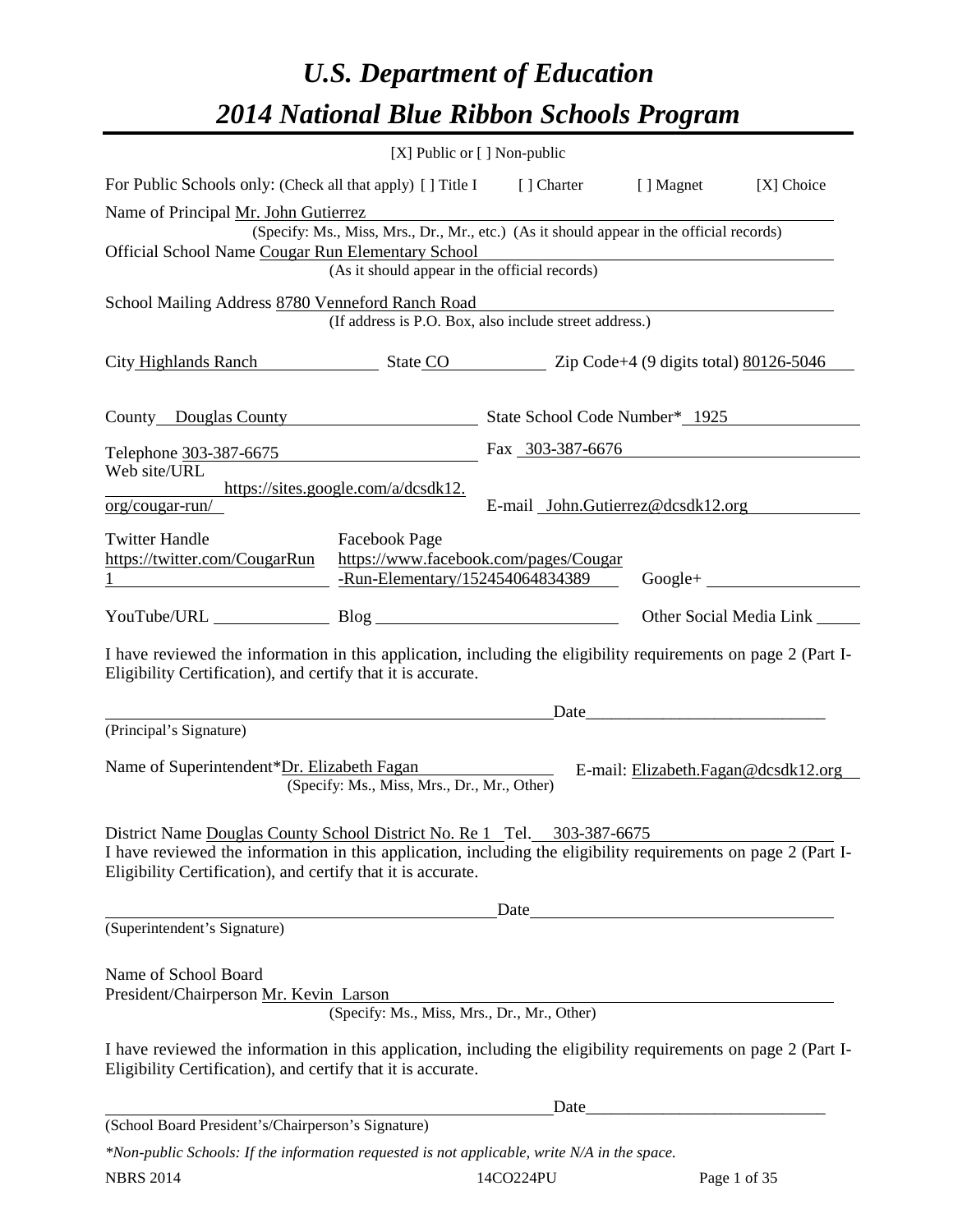### **Include this page in the school's application as page 2.**

The signatures on the first page of this application (cover page) certify that each of the statements below concerning the school's eligibility and compliance with U.S. Department of Education, Office for Civil Rights (OCR) requirements is true and correct.

- 1. The school configuration includes one or more of grades K-12. (Schools on the same campus with one principal, even a K-12 school, must apply as an entire school.)
- 2. The school has made its Annual Measurable Objectives (AMOs) or Adequate Yearly Progress (AYP) each year for the past two years and has not been identified by the state as "persistently dangerous" within the last two years.
- 3. To meet final eligibility, a public school must meet the state's AMOs or AYP requirements in the 2013-2014 school year and be certified by the state representative. Any status appeals must be resolved at least two weeks before the awards ceremony for the school to receive the award.
- 4. If the school includes grades 7 or higher, the school must have foreign language as a part of its curriculum.
- 5. The school has been in existence for five full years, that is, from at least September 2008 and each tested grade must have been part of the school for the past three years.
- 6. The nominated school has not received the National Blue Ribbon Schools award in the past five years: 2009, 2010, 2011, 2012, or 2013.
- 7. The nominated school has no history of testing irregularities, nor have charges of irregularities been brought against the school at the time of nomination. The U.S. Department of Education reserves the right to disqualify a school's application and/or rescind a school's award if irregularities are later discovered and proven by the state.
- 8. The nominated school or district is not refusing Office of Civil Rights (OCR) access to information necessary to investigate a civil rights complaint or to conduct a district-wide compliance review.
- 9. The OCR has not issued a violation letter of findings to the school district concluding that the nominated school or the district as a whole has violated one or more of the civil rights statutes. A violation letter of findings will not be considered outstanding if OCR has accepted a corrective action plan from the district to remedy the violation.
- 10. The U.S. Department of Justice does not have a pending suit alleging that the nominated school or the school district as a whole has violated one or more of the civil rights statutes or the Constitution's equal protection clause.
- 11. There are no findings of violations of the Individuals with Disabilities Education Act in a U.S. Department of Education monitoring report that apply to the school or school district in question; or if there are such findings, the state or district has corrected, or agreed to correct, the findings.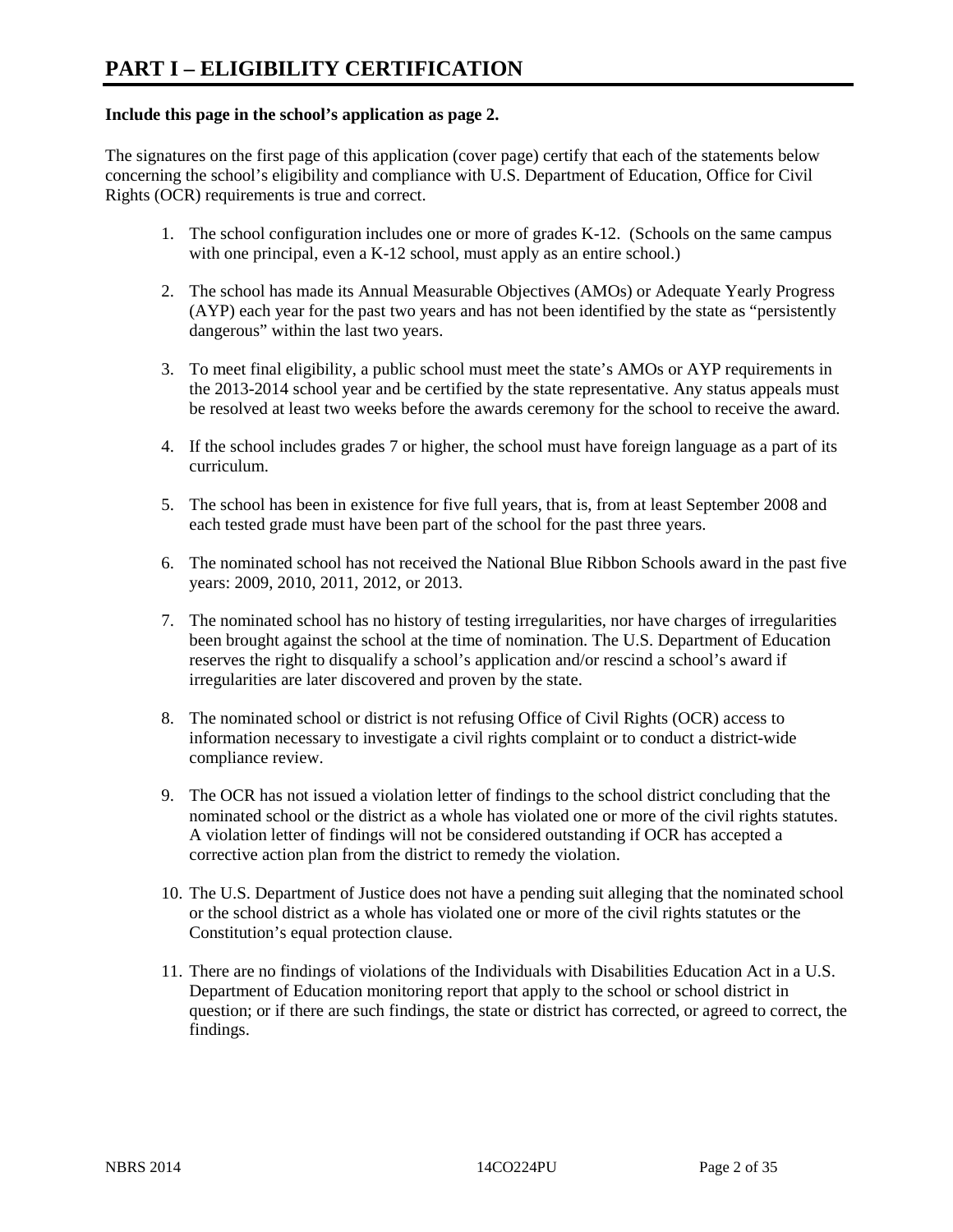### **PART II - DEMOGRAPHIC DATA**

#### **All data are the most recent year available.**

**DISTRICT** (Question 1 is not applicable to non-public schools)

| Number of schools in the district<br>(per district designation): | 59 Elementary schools (includes K-8)<br>11 Middle/Junior high schools |
|------------------------------------------------------------------|-----------------------------------------------------------------------|
|                                                                  | 13 High schools                                                       |
|                                                                  | 1 K-12 schools                                                        |

84 TOTAL

**SCHOOL** (To be completed by all schools)

- 2. Category that best describes the area where the school is located:
	- [ ] Urban or large central city
	- [X] Suburban with characteristics typical of an urban area
	- [ ] Suburban
	- [ ] Small city or town in a rural area
	- [ ] Rural
- 3. 10 Number of years the principal has been in her/his position at this school.
- 4. Number of students as of October 1 enrolled at each grade level or its equivalent in applying school:

| Grade                           | # of         | # of Females | <b>Grade Total</b> |
|---------------------------------|--------------|--------------|--------------------|
|                                 | <b>Males</b> |              |                    |
| <b>PreK</b>                     | 0            | $\theta$     | $\Omega$           |
| K                               | 39           | 36           | 75                 |
| $\mathbf{1}$                    | 33           | 41           | 74                 |
| $\overline{2}$                  | 27           | 31           | 58                 |
| 3                               | 29           | 33           | 62                 |
| 4                               | 45           | 43           | 88                 |
| 5                               | 37           | 49           | 86                 |
| 6                               | 38           | 37           | 75                 |
| 7                               | 0            | 0            | 0                  |
| 8                               | 0            | 0            | 0                  |
| 9                               | 0            | 0            | 0                  |
| 10                              | 0            | 0            | 0                  |
| 11                              | 0            | 0            | 0                  |
| 12                              | 0            | 0            | 0                  |
| <b>Total</b><br><b>Students</b> | 248          | 270          | 518                |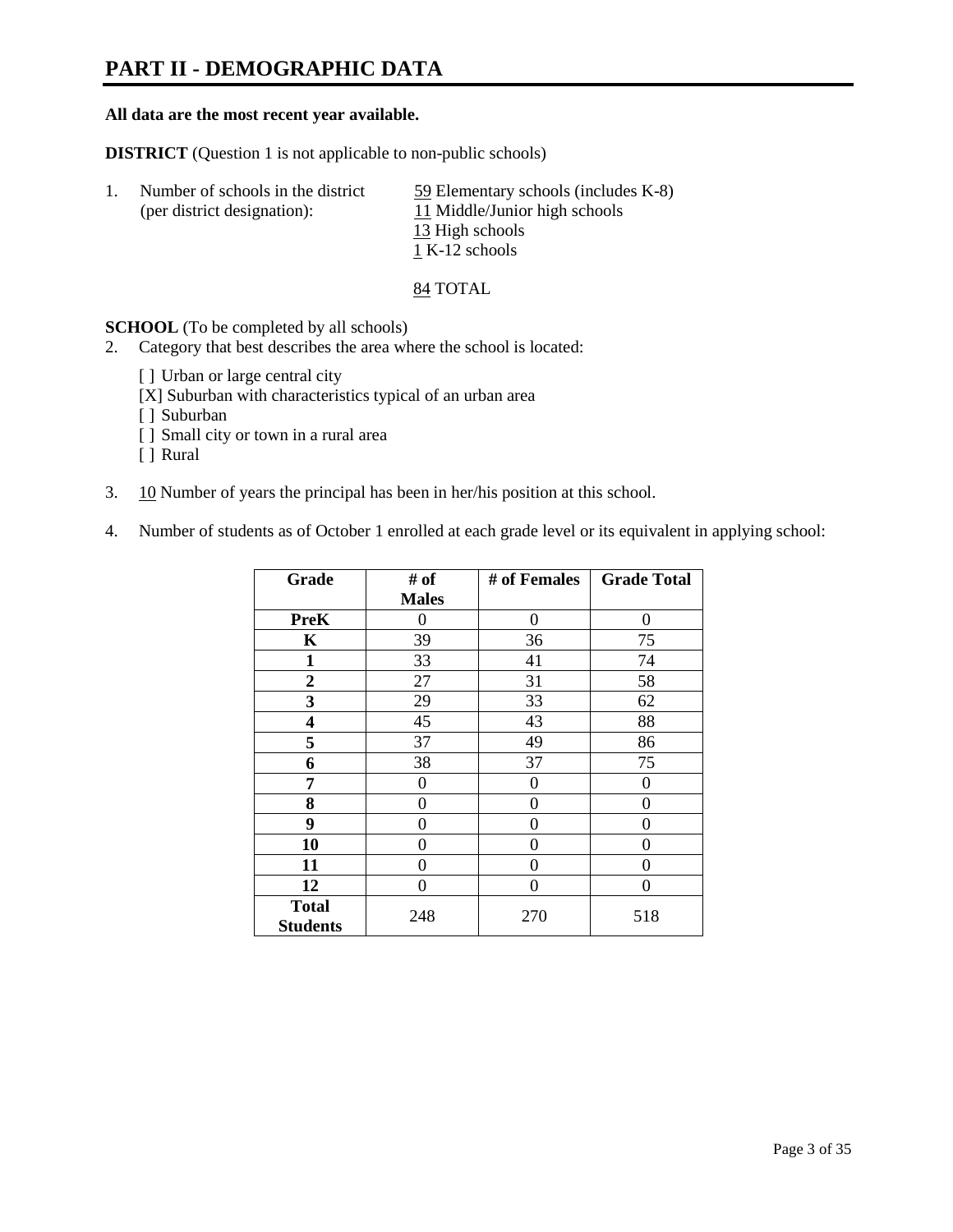the school: 5 % Asian

5. Racial/ethnic composition of  $1\%$  American Indian or Alaska Native 2 % Black or African American 12 % Hispanic or Latino 1 % Native Hawaiian or Other Pacific Islander 75 % White 4 % Two or more races **100 % Total** 

(Only these seven standard categories should be used to report the racial/ethnic composition of your school. The Final Guidance on Maintaining, Collecting, and Reporting Racial and Ethnic Data to the U.S. Department of Education published in the October 19, 2007 *Federal Register* provides definitions for each of the seven categories.)

6. Student turnover, or mobility rate, during the 2012 - 2013 year: 9%

This rate should be calculated using the grid below. The answer to (6) is the mobility rate.

| <b>Steps For Determining Mobility Rate</b>    | Answer |
|-----------------------------------------------|--------|
| (1) Number of students who transferred to     |        |
| the school after October 1, 2012 until the    | 24     |
| end of the school year                        |        |
| (2) Number of students who transferred        |        |
| from the school after October 1, 2012 until   | 21     |
| the end of the 2012-2013 school year          |        |
| (3) Total of all transferred students [sum of | 45     |
| rows $(1)$ and $(2)$ ]                        |        |
| (4) Total number of students in the school as | 522    |
| of October 1                                  |        |
| $(5)$ Total transferred students in row $(3)$ | 0.086  |
| divided by total students in row (4)          |        |
| $(6)$ Amount in row $(5)$ multiplied by 100   | Q      |

### 7. English Language Learners (ELL) in the school:  $4\%$

23 Total number ELL

Number of non-English languages represented:  $9$  Specify non-English languages: Arabic, Czech, Korean, Vietnamese, Spanish, Tamil, Chinese, Nepali, Russian, Ukrainian, Chinese/Mandarin.

8. Students eligible for free/reduced-priced meals: 12 %

Total number students who qualify: 63

If this method is not an accurate estimate of the percentage of students from low-income families, or the school does not participate in the free and reduced-priced school meals program, supply an accurate estimate and explain how the school calculated this estimate.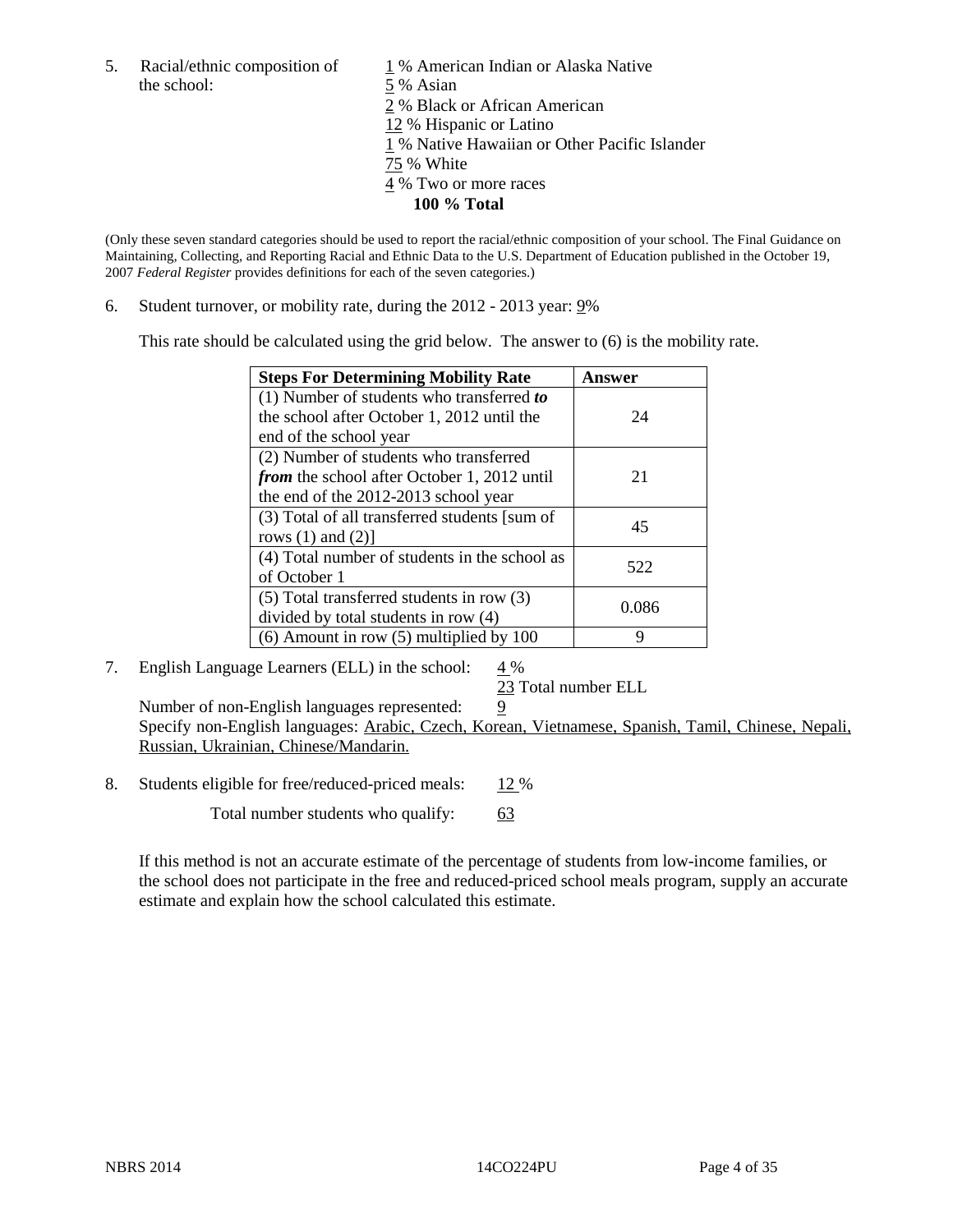43 Total number of students served

Indicate below the number of students with disabilities according to conditions designated in the Individuals with Disabilities Education Act. Do not add additional categories.

| 7 Autism                | 0 Orthopedic Impairment                 |
|-------------------------|-----------------------------------------|
| 0 Deafness              | 4 Other Health Impaired                 |
| 0 Deaf-Blindness        | 15 Specific Learning Disability         |
| 1 Emotional Disturbance | 11 Speech or Language Impairment        |
| 0 Hearing Impairment    | 0 Traumatic Brain Injury                |
| 3 Mental Retardation    | 0 Visual Impairment Including Blindness |
| 1 Multiple Disabilities | 1 Developmentally Delayed               |
|                         |                                         |

10. Use Full-Time Equivalents (FTEs), rounded to nearest whole numeral, to indicate the number of personnel in each of the categories below:

|                                       | <b>Number of Staff</b> |
|---------------------------------------|------------------------|
| Administrators                        |                        |
| Classroom teachers                    | 20                     |
| Resource teachers/specialists         |                        |
| e.g., reading, math, science, special | 12                     |
| education, enrichment, technology,    |                        |
| art, music, physical education, etc.  |                        |
| Paraprofessionals                     | 11                     |
| Student support personnel             |                        |
| e.g., guidance counselors, behavior   |                        |
| interventionists, mental/physical     |                        |
| health service providers,             |                        |
| psychologists, family engagement      |                        |
| liaisons, career/college attainment   |                        |
| coaches, etc.                         |                        |
|                                       |                        |

11. Average student-classroom teacher ratio, that is, the number of students in the school divided by the FTE of classroom teachers, e.g.,  $22:1$   $26:1$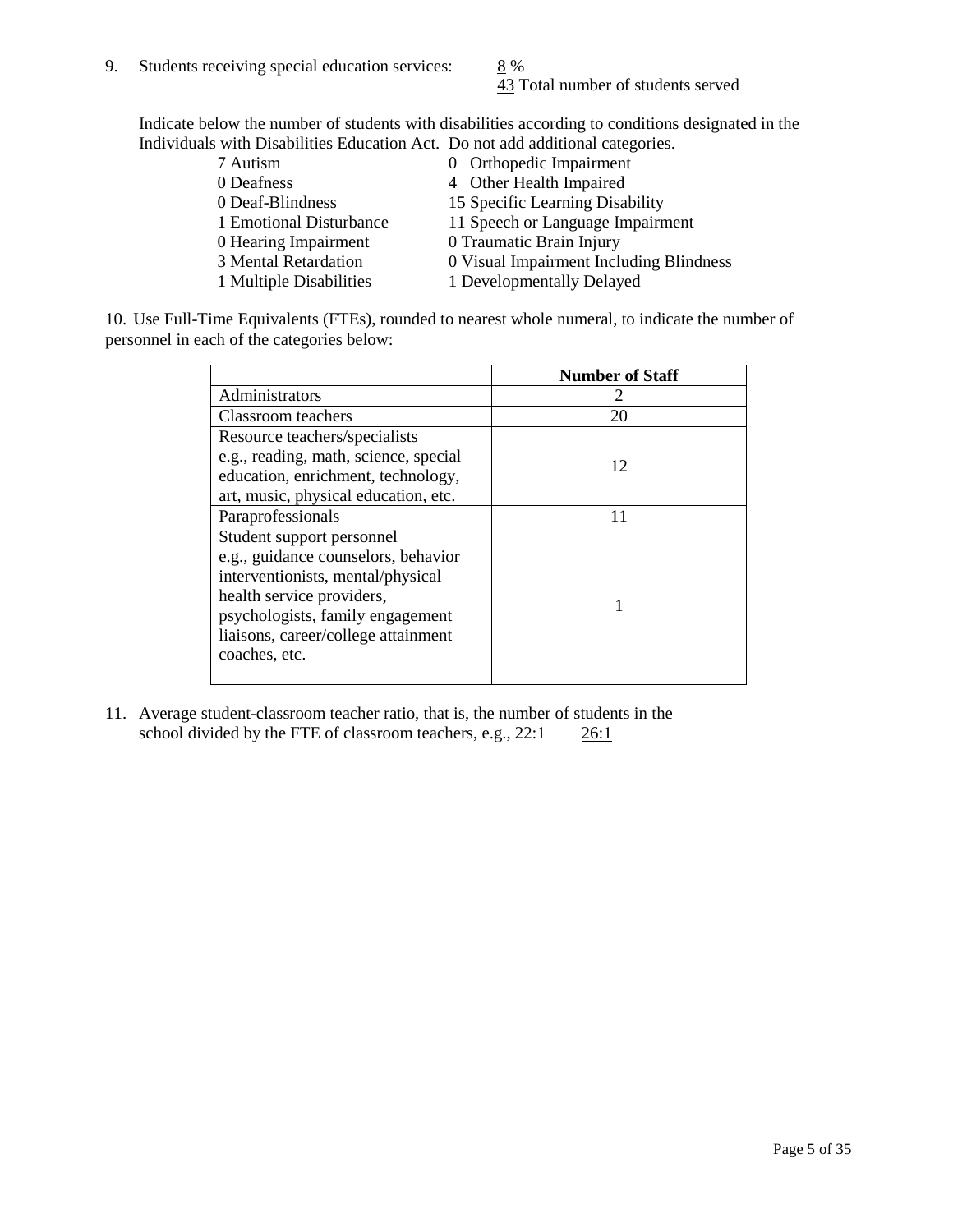12. Show daily student attendance rates. Only high schools need to supply yearly graduation rates.

| <b>Required Information</b> | 2012-2013 | 2011-2012 | 2010-2011 | 2009-2010 | 2008-2009 |
|-----------------------------|-----------|-----------|-----------|-----------|-----------|
| Daily student attendance    | 96%       | 96%       | 96%       | 96%       | 96%       |
| High school graduation rate | 0%        | 9%        | 0%        | 0%        | 0%        |

### 13. **For schools ending in grade 12 (high schools)**

Show percentages to indicate the post-secondary status of students who graduated in Spring 2013

| <b>Post-Secondary Status</b>                  |    |
|-----------------------------------------------|----|
| Graduating class size                         |    |
| Enrolled in a 4-year college or university    | 0% |
| Enrolled in a community college               | 0% |
| Enrolled in career/technical training program | 0% |
| Found employment                              | 0% |
| Joined the military or other public service   | 0% |
| <b>Other</b>                                  | 2% |

14. Indicate whether your school has previously received a National Blue Ribbon Schools award. Yes  $No \underline{X}$ 

If yes, select the year in which your school received the award.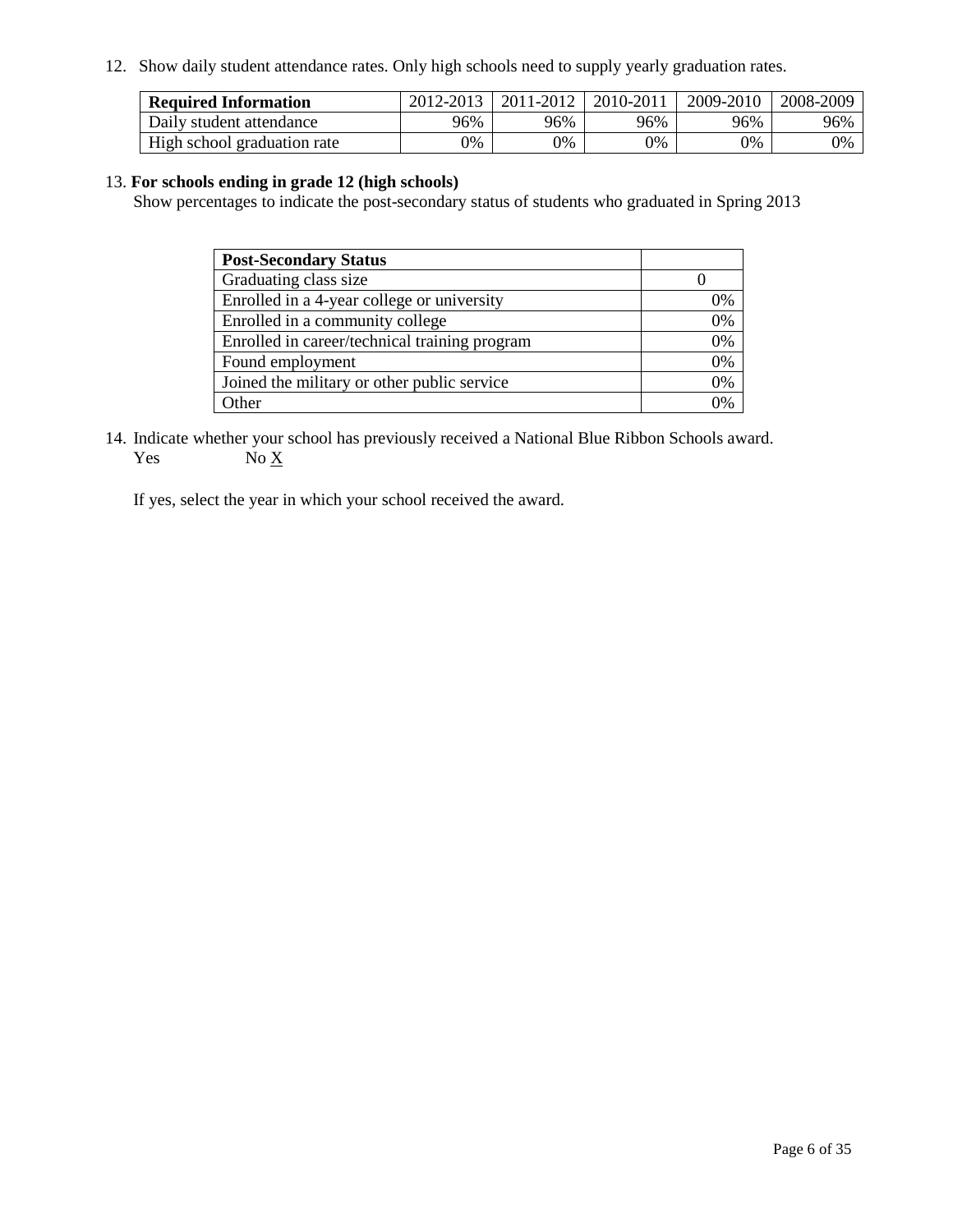### **PART III – SUMMARY**

Cougar Run Elementary is located in beautiful Highlands Ranch, Colorado, a suburb just south of Denver. Highlands Ranch is home to 96,000 residents in one of the fastest growing counties in the nation. Originally named "Elementary #23," Cougar Run opened its doors in 1996 to 400 children in kindergarten through sixth grade. Currently, Cougar Run supports just over 400 families with 524 children in kindergarten through sixth grade, and an additional 55 children in our pre-kindergarten program.

The strength of our organization is the daily dedication of the entire learning community to encourage, inspire and empower children to achieve and learn in a respectful environment. Our stakeholders sincerely care about what our children learn and who they become. The passion of the leaders, teachers and community sets our school apart as a unique place that prepares our students for career and college readiness. The Cougar Run learning community's core philosophy is to always do what is best for our children each and every day.

When you first visit Cougar Run Elementary, you will notice several majestic Bradford Pear trees lining the walkways, and several hundred painted rocks along the xeriscape areas. At first glance you might think these rocks look like jelly beans, but upon closer inspection you will notice that each rock is painted with unique designs, colors, dates and many include names of students, staff and families. Together, the rocks capture the essence of the eclectic but connected learning community at Cougar Run Elementary. Separately, each rock represents an individual, but together they provide a pathway to excellence. Each spring students add their own unique rock as a symbol of their place in our community.

Some of the ideals that set our school apart include our investment in student performance data, our support of the social and emotional growth of our students, our priority on creating a strong school identity, our teachers, and our parent community.

Our school is highly invested in collecting and analyzing student performance data to appropriately drive meaningful and differentiated instruction for each student's individualized learning plan. Our Response to Intervention (RTI) program is a district model that supports at-risk, advanced students and second-language learners. The RTI program has been instrumental in Cougar Run's achievement of the Governor's Distinguished Improvement Award in 2011 and 2013. This award acknowledges schools that demonstrate exceptional student growth.

We are also fully invested in supporting the social and emotional growth of our students, and helping them become responsible citizens who give back to the community. Our Positive Behavior Support Program (PBS) and our emphasis on Restorative Practices illustrate our belief in the importance of identifying and recognizing positive behavior. Our intent is to decrease less positive and anti-social behaviors, create a better understanding of relationships and their influence in building a quality learning community, and identify a process to restore relationships when they have been negatively impacted.

Cougar Run Elementary has consistently been rated as a high performing school for the past decade. Student achievement and growth are celebrated and consistently keep pace with the top 15% of schools in the state. However, Douglas County School District offers school choice; residents can choose their neighborhood school, other area schools, or charter schools for their children's education. To create an identity that sets us apart from other choices and options families have in Douglas County and the Denver metro area, we focus our instructional philosophy to encompass Project Based Learning (PBL). PBL is a teaching method in which students gain knowledge and skills by working for an extended period of time to investigate and respond to a complex question, problem, or challenge. PBL has significantly enhanced student engagement and teacher enthusiasm.

As a byproduct of the PBL instructional philosophy, our new Learning Commons was developed. This unique educational space provides support for staff and students engaging in a variety of activities such as use of information technology, remote or online education, tutoring, collaboration, content creation,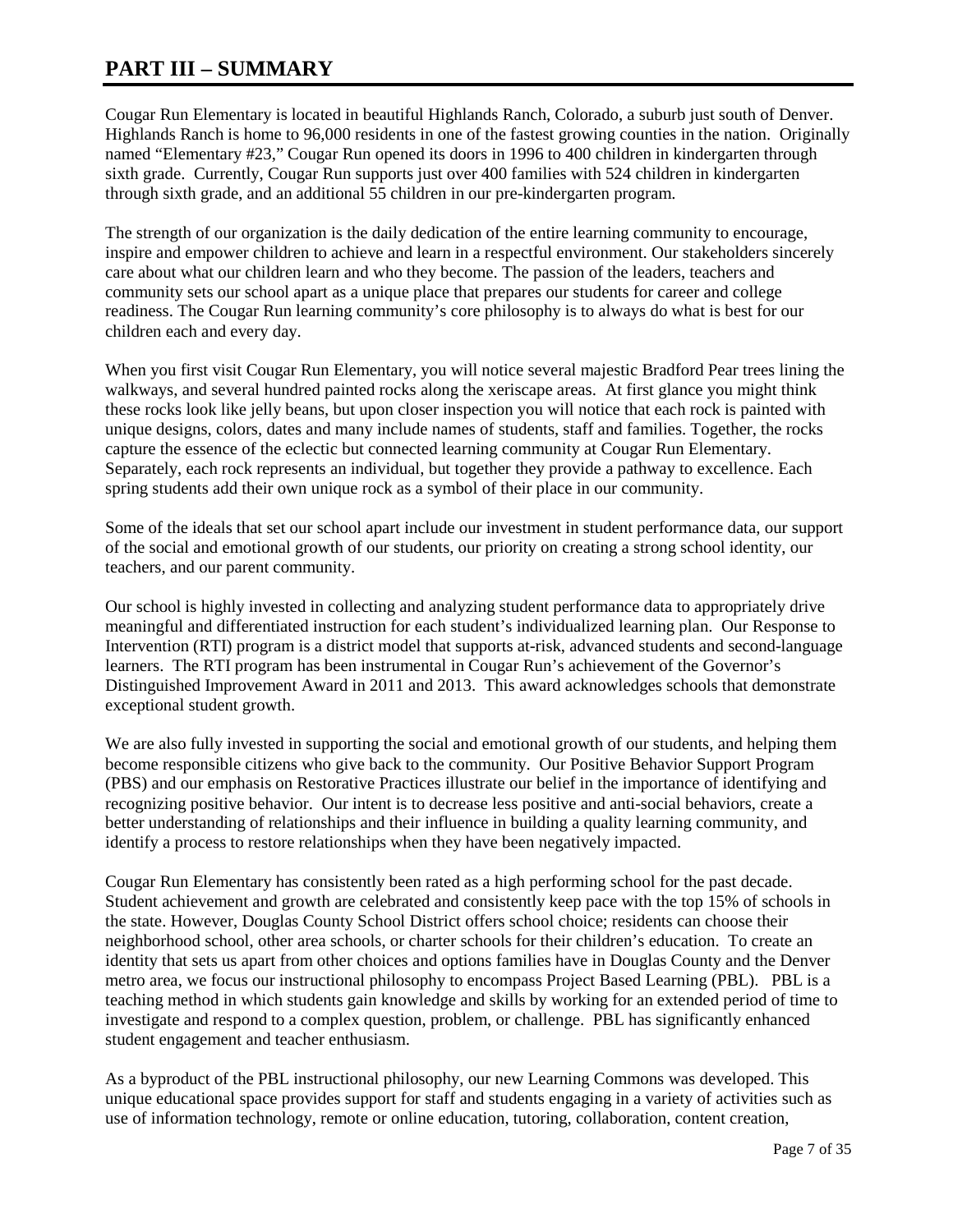meetings and reading. Once two separate entities in our building, the library and technology resource room now cooperatively and seamlessly support our staff and students in authentic inquiry for their PBL projects.

Our teachers are exceptionally caring and dedicated professionals. Ninety percent of our teachers have advanced degrees and just over 40% of these teachers work on district leadership committees. The experience of our teachers provides authentic staff development in support of district initiatives and enhances the craft of instruction. Our support staff consistently works to support the staff, students and parents of Cougar Run to achieve a culture and climate that values thoughtful communication, respect, attention to detail, and puts customer service as the highest priority. Our parent community is actively involved in the day-to-day operations of the building. Volunteers are key in supporting the teachers, classrooms, clubs, health and wellness initiatives, Learning Commons and safety initiatives.

Cougar Run was a proud recipient of the HealthierUS School Challenge - receiving a Bronze Medal in 2012. The HealthierUS School Challenge recognizes schools that create healthier school environments through promotion of nutrition and physical activity. We involve parents in this initiative at Cougar Run by welcoming them as a part of our school Health and Wellness Committee. This group of parents, teachers and community members create and implement ways to make our school healthier. Parents are key partners in this process from thinking up unique ways to promote and increase student wellness to leading fitness and nutrition classes for students.

Additionally, we stress the importance of PLC's (Parent Learning Centers) to actively inform parents on best instructional support strategies and curriculum. Our parent teacher association, Partners in Education (PIE) and our SAC (Student Advisory Council) are instrumental in providing fundraising opportunities, managing community engagement events and providing recommendations to our leadership team that represents the thinking of our community for the benefit of our students. Uniquely, there are 14 staff members, certified and classified, who are also parents of Cougar Run students. This fact offers a clear affirmation of one of our catch phrases, "Cougar Run is a great place to work and learn."

Cougar Run is worthy of the Blue Ribbon distinction because of our collective efficacy in making each and every day a unique and meaningful learning opportunity for our students. Additionally, consistent high academic achievement and growth of our students, the level of dedication and expertise of our staff, and the enrichment opportunities that support a well-rounded 21st century education make Cougar Run an ideal representative of the high standards of the Blue Ribbon Award. Cougar Run is a great place to work and learn because of the quality and dedication of the people associated with the school.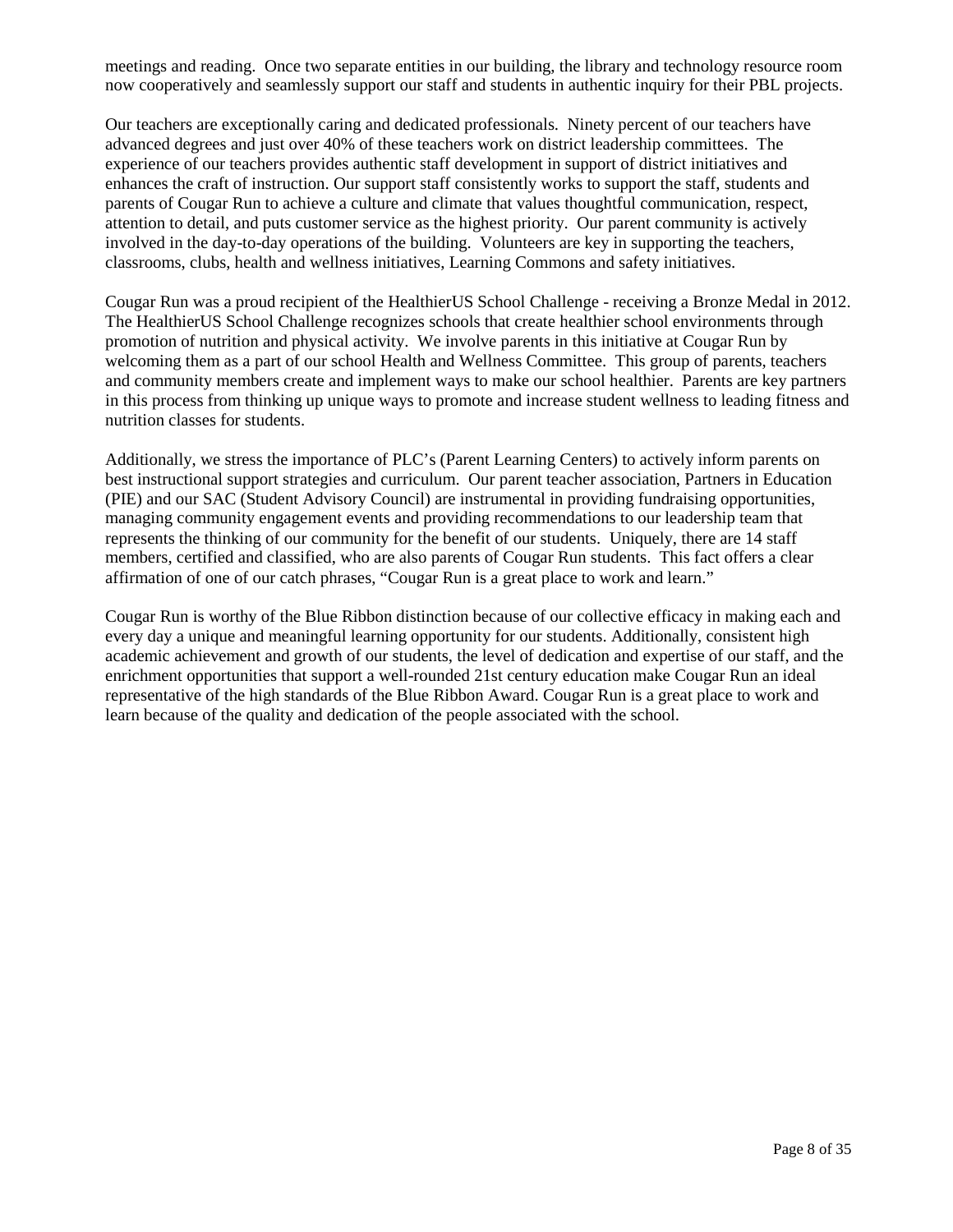### **1. Assessment Results:**

Colorado requires all students to take the Transitional Colorado Assessment Program (TCAP) in reading, writing and math annually to measure student achievement. The performance levels on the assessment are designated as follows: unsatisfactory, partially proficient, proficient, and advanced. Our school and district consistently score well above the state average on the standardized assessments. We are proud that our students consistently outscore the state average from 12 to 23 points in each area. Both our district and our parent community have high expectations for our performance on state assessments and expect us to exceed state performance in all areas. As a school, our scores tend to remain fairly constant over time with little fluctuation.

Colorado also uses a growth model to track student growth over time. The growth model determines the percentage of students in each school growing at a sufficient rate to catch up, keep up or move up with their peers. The state median growth rate is 50. Over the past three years, Cougar Run consistently scored above 50 in all but two subject areas across all grade levels that were tested. The growth model also looks at growth rates for sub groups including minority, free and reduced lunch, special education students, English as a second language students, and boys vs. girls. All of the sub groups scored at or above 50 in all subjects for the past three years. It is a huge celebration for Cougar Run that our data consistently places our school in the high range for both student growth and student achievement.

In taking a closer look at our data, several performance trends can be uncovered. When analyzing last year's assessment data we are pleased to report: 4th grade writing scores increased by 13 percentage points; 6th grade writing scores improved by seven percentage points; 94% of our 4th graders and 6th graders scored proficient or advanced in reading; 6th grade reading scores increased by 24 points and the number of 6th graders scoring advanced in math increased by 19 points. When looking at our subgroups it is important to note there are no significant gaps with the performance of our ESL students. In fact, in several areas they outperform our non-ESL students. There are also no significant gender gaps to report. While boys outperform girls in certain subjects and grades and vice versa, there is not a clear trend in any particular subject.

As we analyze our data, we strive to identify areas for growth and improvement. One area of focus we identified this year was the growth of our advanced students. While the majority of advanced students were remaining in the advanced category over time, when looking closely at their growth scores we noticed several students were not making a year's growth. A variety of structures were put in place to address this gap. First, we brought our teachers' attention to this trend and had them analyze the data with us. We then targeted particular students and placed several of these students on Advanced Learning Plans that encompass specific SMART goals and progress monitoring, along with identified enrichment strategies. We also expanded our current RTI support structure to add additional RTI interventionists designated to support advanced students. As well, we expanded the clubs and groups we offer to enrich our advanced students.

Writing is also an identified area of need and we have worked diligently over the past several years to improve our writing scores. We selected a resource to create a guaranteed and viable curriculum for students. This curriculum resource, "A Complete Year in Reading and Writing," helps teachers to identify a scope and sequence of genres to teach across grade levels. We also worked with an advisory group of grade level teachers to create consistent writing rubrics to be used as a school that align to our curriculum resource, as well as the state and district standards. Additionally, we implemented writing benchmarks to be given and analyzed three times per year by grade level teams, and focused our monthly data meetings on analyzing student writing data. We are pleased that with the increased focus on writing, our scores improved a collective 16 points this year; and we hope to see the numbers continue to increase.

Based on last year's TCAP assessment data, an achievement gap of 10 or more percentage points between the test scores of all students and the test scores of Hispanic students was identified in three areas. In 6th grade, 95% of students were proficient in reading and 78% of Hispanic students were proficient. In 6th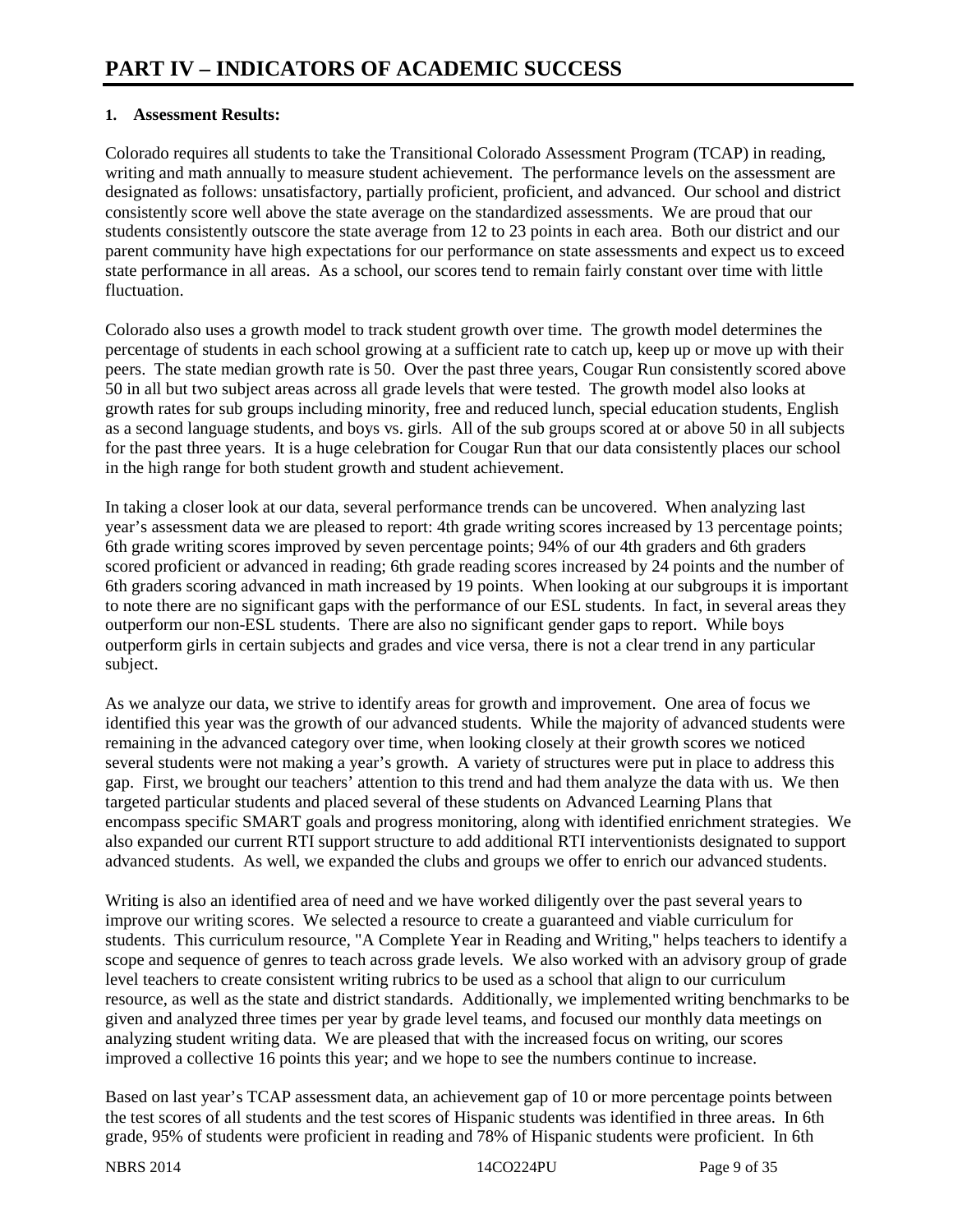grade math, 82% of students were proficient and 67% of Hispanic students were proficient. In 3rd grade math, 84% of students were proficient and 70% of Hispanic students were proficient. One change that was implemented this year to address these gaps is the adoption of the enVision Mathematics program. This program is much more concrete for students than our previous program, and terms and vocabulary are explicitly taught for ESL students. These gaps are also addressed through our RTI program. Based on standardized assessment data, as well as benchmark data, students needing support are identified and plans implemented to support students and close achievement gaps.

### **2. Using Assessment Results:**

At Cougar Run Elementary we pride ourselves on being very data driven and using assessment data to differentiate instruction to meet individual students' needs. We have implemented a variety of structures and routines to provide venues for teachers to analyze student data and collaborate with colleagues to improve student and school performance. When analyzing student and school data, we strive to have a triangulation of sources including standardized testing data, school-wide assessments, and classroom observations and assessments. Our school-wide assessment framework includes benchmarking all students three times per year in reading, language and math using the Measures of Academic Progress (MAP) assessment. Additionally, grade level teams create common assessments connected to their grade level standards and their PBL units of study.

Teachers, administration, and specialists including RTI, ESL, and Special Education meet monthly as a Professional Learning Community (PLC) to analyze data and brainstorm intervention strategies to support struggling and advanced students. During these PLC meetings, we review the most recent data to look for changes, trends and red flags that are raised regarding students' growth. The specialists are there to collaborate with classroom teachers and discuss a myriad of intervention strategies that could be utilized for different learners.

Students who are not making adequate academic progress begin to go through our formal RTI process. This is a collaborative process including classroom teachers, RTI interventionists and parents to set targeted SMART goals for students and develop an intervention plan to help them achieve their SMART goals. Their progress is monitored regularly and reviewed with the team during monthly PLC meetings. Additionally, advanced students may be placed on Advanced Learning Plans with specific SMART goals and progress monitoring to ensure they are making adequate progress towards achieving their goals.

Teachers use assessment data to plan and differentiate instruction for students, and to form need based classroom groups to target specific skills. RTI interventionists also provide in-class support to help build targeted skills and support students' growth. Teachers use the data to plan for their Guided Reading, writing and math groups, as well as to provide enrichment opportunities to students.

Sharing results of assessments with students and parents is a collaborative process. After fall benchmarking is complete, teachers share assessment data with students. Students are taught how to read and interpret data and are supported by teachers to set their own goals for academic growth. Assessment data is also shared with parents during fall and spring conferences. Teachers not only share the data, but also use explanations, such as national percentiles, to help parents understand how to interpret the data. During RTI meetings, parents are an integral part of the process of setting SMART goals for students. Data is explained to them and then goals are set collaboratively with input from all members of the team.

School-wide assessment data is shared with stakeholders through a variety of venues. Our principal shares data during our Site Accountability Committee meetings as well as our PIE meetings. During these meetings parents have an opportunity to interpret the data and ask clarifying questions. The principal also explains school improvement goals connected to the assessment data so parents have a clear picture of where we are headed. Parents also receive a copy of our School Accountability Report each year, which includes school assessment data.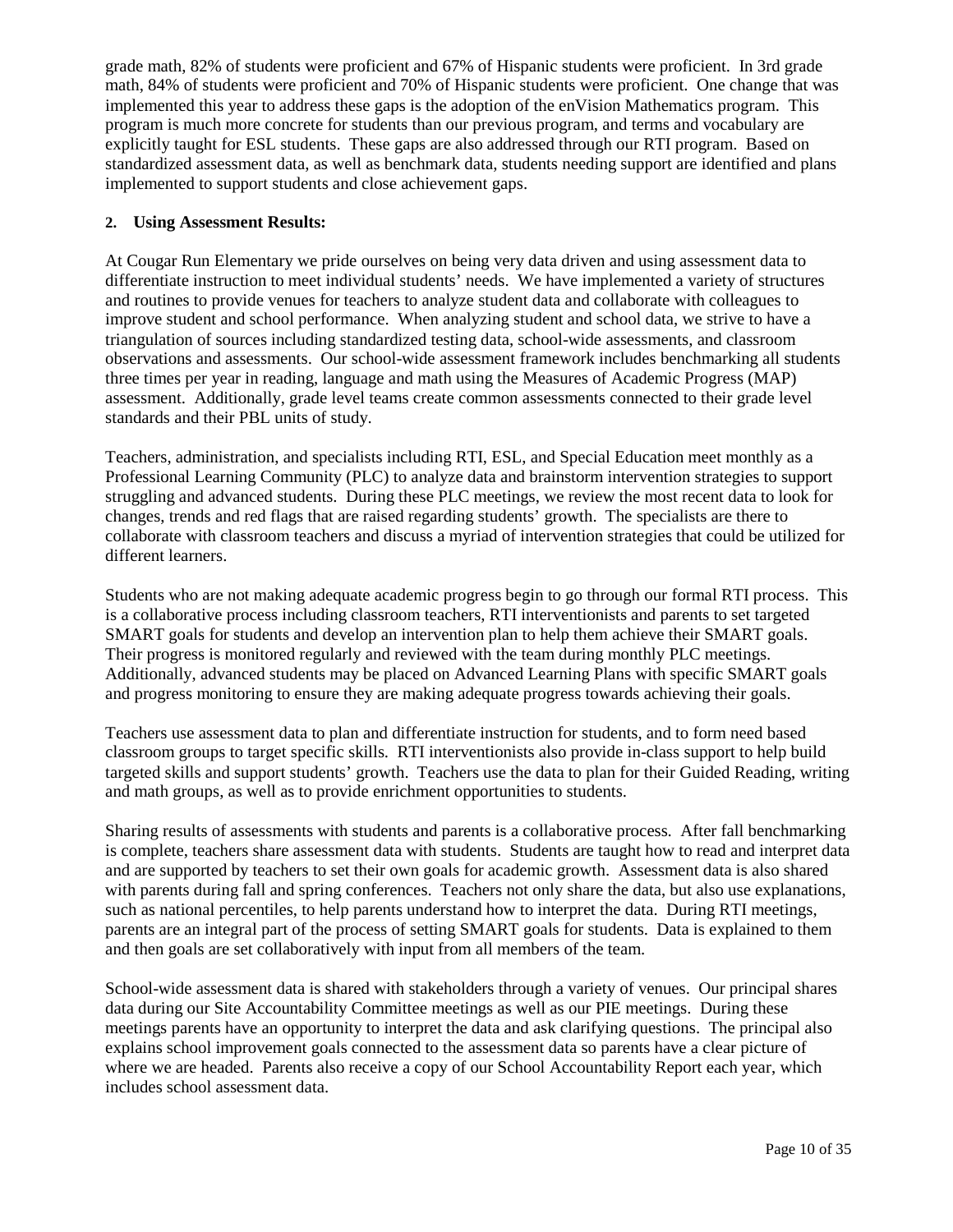#### **3. Sharing Lessons Learned:**

Cougar Run Elementary values each and every opportunity to educate, communicate and collaborate with multiple stakeholders. Cougar Run has been a leader in collaboration opportunities with other schools in DCSD. Recently, we partnered with Redstone Elementary over a two day professional development training on a new integrated reading and writing program that, in conjunction with strong fundamental writing instruction and quality assessments, helped our writing scores surge to the 73rd growth percentile, significantly outpacing other schools in DCSD and Colorado.

Currently, Cougar Run has a plan to partner with three other Douglas County schools who have identified PBL as their instructional model to create a cadre that will support teachers in emphasizing real-world application of knowledge and skills, and the development of the 4Cs of 21st century skills: critical thinking, communication, creativity and collaboration. The PBL schools will use district assigned professional development days to work together in grade level teams, departments and vertical teams to develop high quality and impactful backward designed units to promote authentic inquiry and solve real world problems. Additionally, Cougar Run has a Learning and Leadership Team that consists of five team members specializing in technology, data analysis, quality assessments, professional development and continuous improvement. This team works in conjunction with the leadership team to support teachers with their personalized professional growth plans and school initiatives in our on-going weekly professional development meetings. All professional development opportunities focus on using 21st century collaborative tools including Edmodo, Google Talk and Symbaloo, and provide thoughtful feedback to enhance future professional development opportunities.

Overall, the opportunity to share and learn with multiple stakeholders has supported Cougar Run's goals of continuous improvement, collaboration, reflection and promoting the joy of lifelong learning.

#### **4. Engaging Families and Community:**

At Cougar Run we truly value the connections we make with our parent community and are strategic about engaging them in our learning community. Each year parents log an average of 5,000 hours at our school. The majority of these hours are spent helping in classrooms and working with small groups of students, which directly impacts student achievement. Parent volunteers serve as an extension of the general classroom instruction and support advanced literacy and math groups to stretch students' critical thinking, analysis and problem solving skills. Parents also play a huge part in providing enrichment opportunities for students.

Additionally, our parents have always been an integral support layer to our students and school. We continue to provide insight to our instructional practices, assessment and school safety through Parent Learning Centers. At Parent Learning Centers teachers share their practices and train parents who ultimately will support classrooms. Administrators discuss and outline school safety initiatives that include plans to address bullying, cyber safety and crisis planning. A new layer of community engagement this year includes our Dad's Club. The Cougar Run Dad's Club has been instrumental in supporting our award winning garden program by designing, building and maintaining the facility. This year's initiative with Dad's Club was to involve fathers, grandfathers and uncles in classroom support. The Dad's Club president, in collaboration with the school principal, has developed a network of experts, based on professional experience, to support teachers and students. A Google survey was created to define fields of expertise among Cougar Run families. Teachers can submit a request to be connected with an expert in a specific field who then provides support for specific projects or units aligned with PBL.

Through our PIE group, parent volunteers help to organize and run community building events for our school such as the school carnival, art night, science night, "Muffins with Mom" and "Doughnuts with Dad." These events are an effective way to bring our entire learning community together to help students and parents make connections with other families, and positively impact student achievement.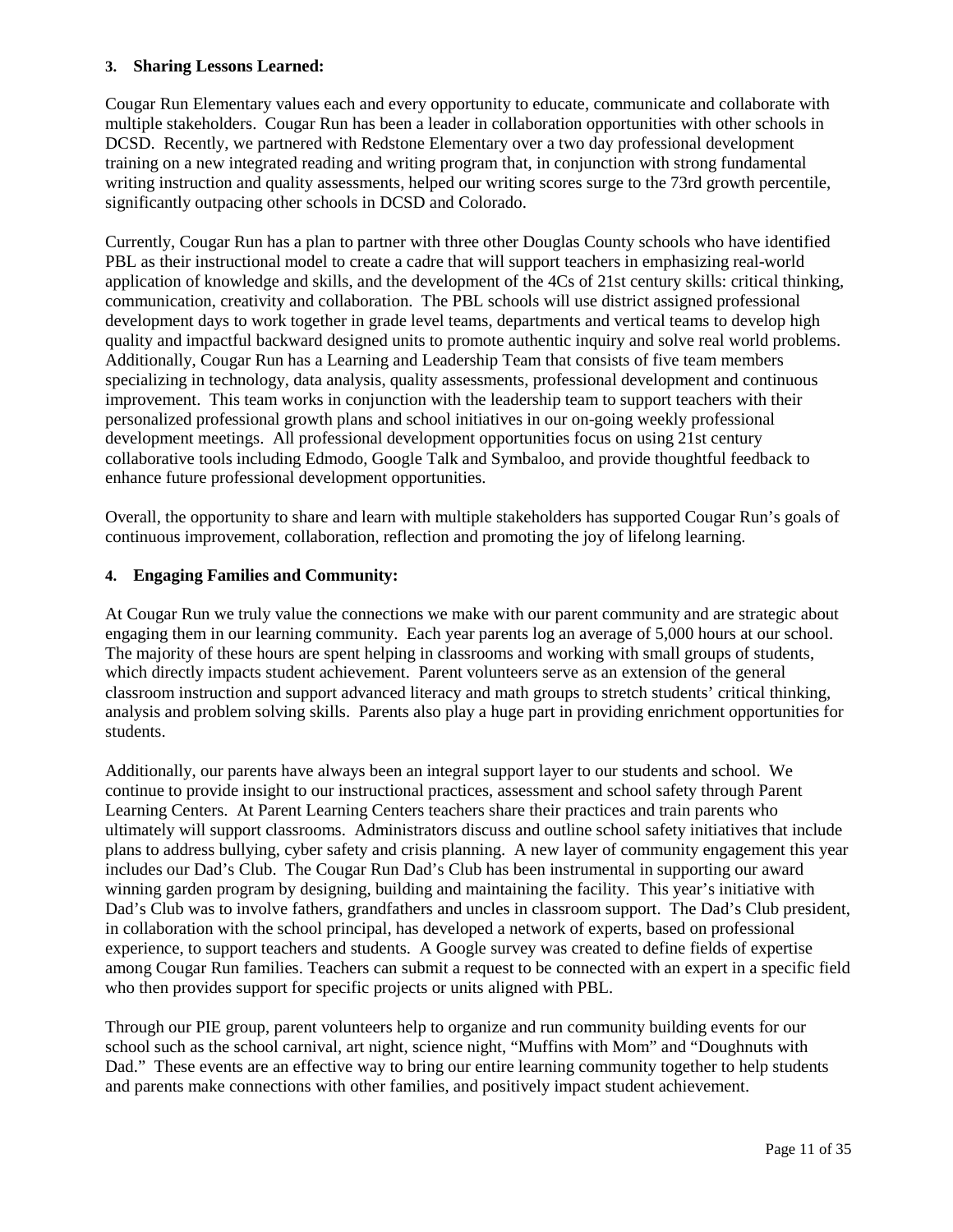We continue to connect with businesses in our community not only for financial support and sponsorship, but also to use their venues to meet with different stakeholder groups. Over the years we have had our PIE, SAC meetings and Community Coffees at a local apartment complex, neighborhood coffee shops and homes of families in our catchment. We find that going out to our parents to discuss school initiatives is impactful and appreciated, and increases participation at school events.

We also strive to make positive connections to support learning at Cougar Run within the Highlands Ranch and Douglas County communities. Through our Project Based Learning (PBL) initiative, teachers strive to make real-world connections related to their current unit of study. This makes learning more authentic and engaging for students. Some of the powerful community connections that were made this year include: 6th graders connecting with Newmont Mining in conjunction with their study of the earth, rocks and minerals; 2nd grade connecting with Whole Foods and a parent gardening expert to help complement their study of plants and healthy eating through the Cougar Run garden; 1st graders connecting with a child cancer survivor in support of their community service project through Pennies for Patients. Teachers facilitate these community connections to make learning authentic and leave a lasting impression on students.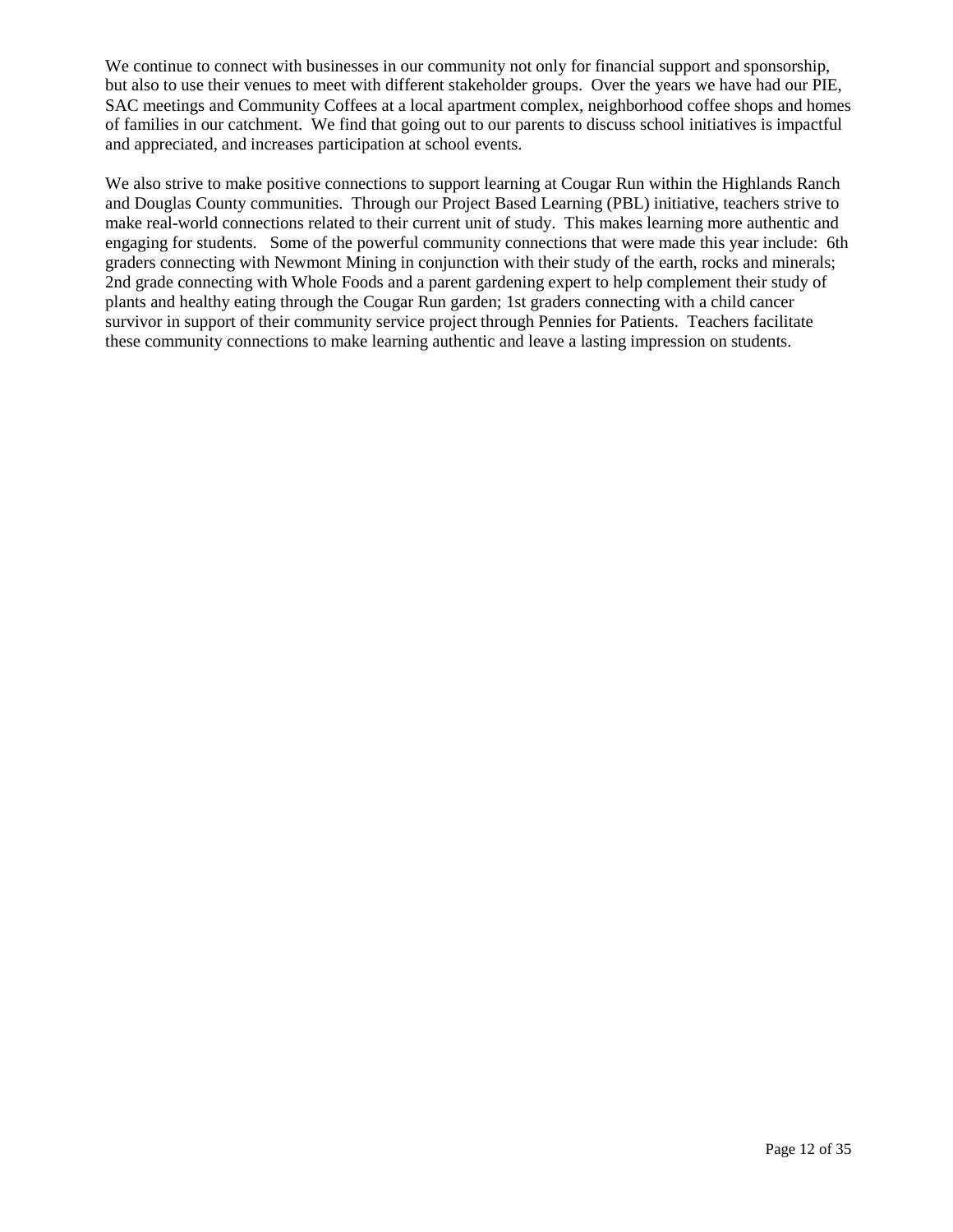### **1. Curriculum:**

Cougar Run Elementary strives to have rigor and relevance for students in everything we do with our curriculum. While we understand that Common Core Standards are important, we use them as the "floor" rather than the "ceiling" when it comes to planning for learning. In addition to the Common Core Standards, we focus on our district created "Guaranteed and Viable Curriculum" for each grade level, which encompasses World Class Outcomes for students that include the higher levels of Bloom's Taxonomy and 21st Century Skills/The 4 C's, that are essential to master for success in the future. "Understanding by Design," by McTighe and Wiggins, is a driving force to the thought process that our teachers apply when planning their curriculum for students. With a "Backwards Design" approach that is research based and best practice for thinking through the outcomes, assessment and instruction components of curriculum, our teachers are extremely thorough when making instructional decisions for students. With a common belief that high expectations for all students is essential, we set our students up for success the moment they step foot in our school.

As previously mentioned, Cougar Run Elementary has recently embraced Project Based Learning (PBL). Our staff underwent training at the PBL Colorado Training Convention in the summer of 2013. The philosophy of PBL fits what we believe as far as rigor and relevance being the core of what students are doing at school, to be essential for them to internalize and sustain their learning for years to come. The PBL philosophy is to apply newly learned skills to real world projects, where a real audience and real product are created with the skills and knowledge students are acquiring in class. The approach includes cross curricular integration of subjects, by having an "Enduring Understanding" and "Essential Questions" that reach across all subjects, modeling for students that the skills they learn in school are utilized across everything they will be asked to create and/or innovate for a real world audience in their adult lives.

In the literacy instruction block, teachers are teaching the fundamental reading/writing skills. We believe that best practices for teaching reading and writing are to have students actively engaged in real books, writing real pieces, communicating, collaborating and thinking critically with peers about what they are reading and writing, rather than teaching literacy skills that are practiced in isolation.

During math instruction teachers rely on an inquiry-based approach. Our main support resource for math instruction is enVision Math. This curriculum allows us to differentiate practice and instruction for students based on their mathematical needs. Students engage in computation instruction and practice, balanced with a real world application approach to assess their skills in authentic summative assessment projects. Because we are a PBL school, our summative assessments are performance based, allowing teachers to assess a student's real world application of their learned math skills. This requires students to engage in collaborative group projects where they practice the 21st Century skills of financial literacy, resiliency, global awareness, problem solving and the 4 C's.

Social studies and science are also taught with an inquiry-based approach and frequently integrate into the literacy component. Students develop their research skills when investigating the concepts of history, geography, civics and economics. A hands-on, collaborative project approach to social sciences is integrated with a consistent use of 21st Century technology tools aid in the inquiry process. Scientific units are taught at each grade level, with a focus on Life Science, Earth Science and Physical Science. All units are taught interactively, with a focus on the Scientific Method. Students learn how to solve scientific problems using their critical thinking skills, while learning to collaborate effectively with their science teams.

Art, music and physical education are vital to student success. Cougar Run is fortunate to have these programs that connect what students learn in the classroom to other aspects of their development. Our physical education teacher incorporates brain-based research into the movement that she plans for students. Her consistent focus on Restorative Practices teaches students to be resilient in the building of their teamwork skills and physical fitness. Our art teacher capitalizes on student creativity. He focuses on inquiry in his instruction, teaching students how to develop a multiple perspective approach to viewing and creating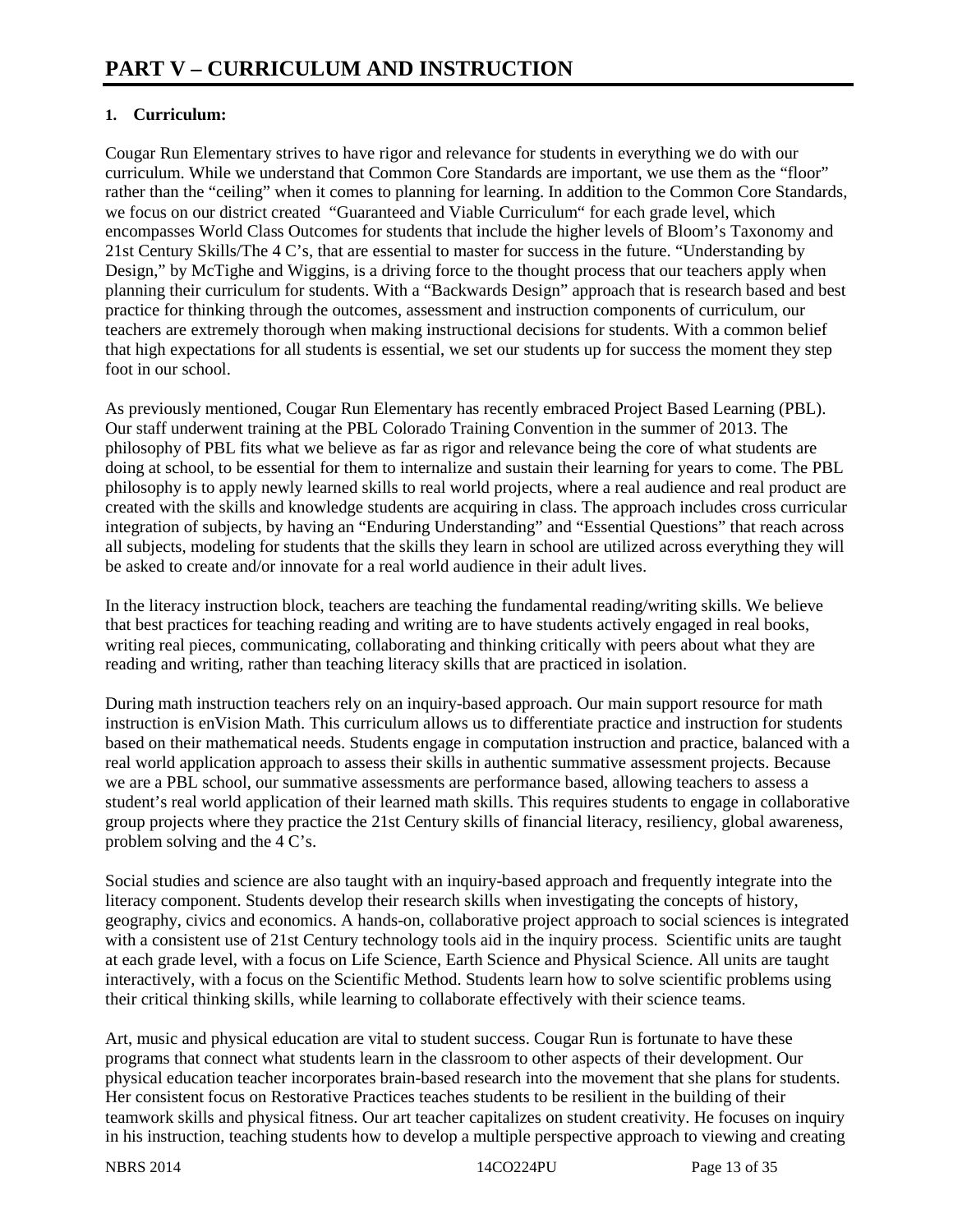art. He integrates the 21st Century skills of collaboration, communication, critical thinking and creativity into his daily practice. Students learn how to communicate artistically, sharing the multiple dimensions of who they are. Our music teacher capitalizes on integrating rhythm and movement into her music instruction. This parallels our belief, based on brain research, that students think at higher levels when they are learning through music and movement.

The incorporation of many extracurricular clubs and enrichment opportunities at our school are meant to promote a sense of belonging and develop the personal needs of each child at Cougar Run. Enrichment is not only an extension of the classroom, but serves as a fun, unique and differentiated learning opportunity for our students. We have an Elementary Band and Orchestra Program that partners with our feeder high school, giving our 4th-6th grade students the opportunity to participate in orchestra and band. We have a gifted and talented enrichment program that offers enrichment opportunities in Language Arts and math to identified Gifted students in grades K-6. Many of our enrichment opportunities are provided free to our students through the generous fundraising efforts of our PIE organization. Often instruction is not outsourced, but is provided by teachers and parents. Enrichment opportunities include: Math Olympiads, Destination Imagination, Battle of the Books, our student leadership "Dream Team," Lego Club, art club, choir, basketball, cooking classes, foreign language club, geography and spelling bees, science club, tech club and chess club. We desire well-rounded students and access to these opportunities engages and excites our children.

### **2. Reading/English:**

For reading instruction at Cougar Run, we utilize a balanced literacy approach. Teachers rely on our district Guaranteed and Viable Curriculum as well as the Colorado State Standards to determine the skills and concepts that will be taught at each grade level. To help teachers know and understand their students' needs as readers, students are benchmarked three times per year using the Measures of Academic Progress (MAP) and MAP for Primary Grades assessment. The data collected helps teachers to appropriately group students based on their needs and skills, and is also used for teachers to set growth goals collectively with parents and students.

Based on a Reader's Workshop approach, there are several standard components of reading instruction in every classroom. Teachers often begin with direct instruction and modeling through a mini-lesson where a concept or skill is introduced. Students then have an opportunity to progress to Guided Reading groups facilitated by the classroom teacher. During Guided Reading groups, the teacher provides instruction targeted at students' specific instructional level with matching leveled text selected. Students have an opportunity to practice the skills and strategies they are learning during Independent Practice and Independent Literacy Activities. These components are targeted to students' instructional levels through the use of leveled books and differentiated learning activities.

While we do not have an adopted curriculum, teachers consult "A Complete Year in Reading and Writing" by Pam Allyn as a curriculum resource. This resource supports our school philosophy in teaching reading and writing genre studies as connected processes for students. We also utilize Accelerated Reader (AR) to help motivate students and monitor their independent reading. Through the AR program, students set specific reading goals and have a range of appropriate books from which to choose. They are motivated to reach their reading goals by having an opportunity to participate in periodic reading celebrations.

Using our assessment data, targeted interventions are provided to students as needed through our RTI program. Based on assessment data and teacher identification, students are targeted for additional RTI support. In collaboration with parents, goals are set for students and a plan of support is developed. Students are able to receive additional small group reading support through our RTI interventionists utilizing the Fountas and Pinnell curriculum. We also have a Reading Together program at our school where English as a Second Language (ESL) students are supported through a peer tutoring model. Parent volunteers, educational assistants, and senior volunteers are also utilized to provide additional support to our struggling readers.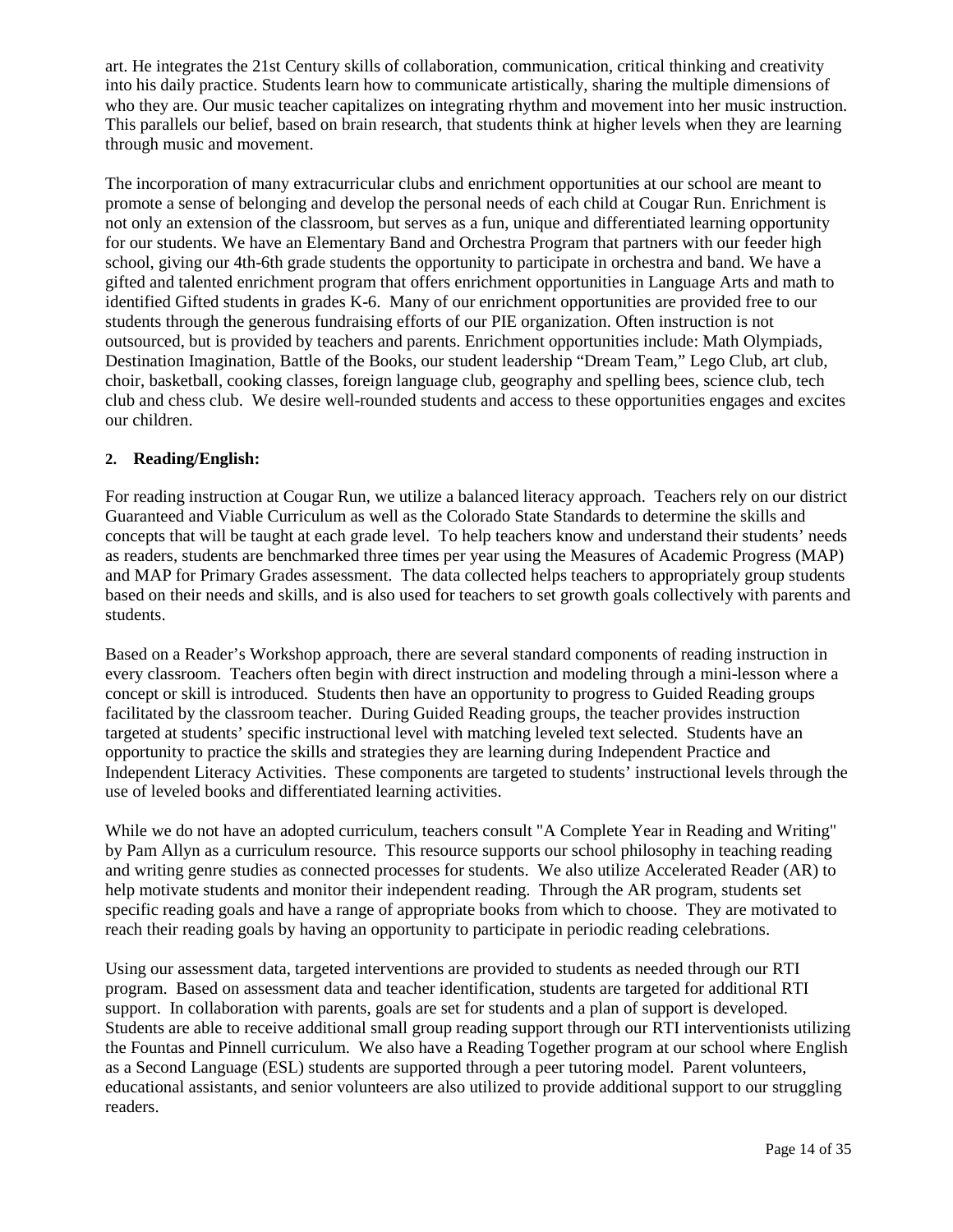Our advanced readers are supported through the use of the Junior Great Books curriculum. Parent volunteers facilitate groups where students read challenging texts and build their inquiry and analysis skills through a conversation about the text.

### **3. Mathematics:**

Although we adopted the enVision Mathematics program this year to support math instruction, our district Guaranteed and Viable Curriculum (GVC) along with our Colorado State Standards guide teachers' planning for math. We believe in an inquiry-based approach to mathematics instruction. Each and every day, students are engaged in real world math problem solving and inquiry learning, which is self-paced to meet students' needs. Teachers use similar instructional methods for teaching mathematics as they do literacy, which include: teacher demonstration and modeling, guided practice and collaboration and independent practice. Through the enVision curriculum, students have access to tutorial videos which enables teachers to let students' guide their own learning when they are ready, rather than having the entire class of students move through the curriculum at the same pace. Technology such as laptops, iPads and Chromebooks, helps to facilitate this process. In our 5th and 6th grade classrooms, students plan for and facilitate their own learning. They complete contracts weekly to set learning goals for the week and the teacher acts as a resource to support and guide them. We also offer 7th grade math curriculum and instruction to our 6th graders who are ready to continue with their learning and to help prepare them for advanced courses in middle school.

Teachers utilize pre and post tests to help group students and provided targeted instruction. Many teachers embed differentiated math rotations in their classrooms so they are able to meet students' very diverse needs. Students often work in collaboration with peers on math projects that have real-world applications through our PBL model. Examples of math PBL projects include coming up with a gluten free cookie recipe for a classmate with Celiac's disease and planning a road trip calculating fuel cost and mileage. These real world applications are engaging for students and help them make connections and understand the importance of using math in the world around them.

Support for students struggling in math is provided through our RTI program. Through assessment data and teacher observations, students are identified to receive targeted RTI support in math. Goals are set for students in collaboration with parents and students' progress towards their goals is monitored frequently through enVision or AIMSweb math assessments. Our RTI interventionists work with students in small groups to provide additional practice and support for targeted concepts and skills. We also utilize the Renaissance Math web based program to provide targeted practice and feedback to students.

For our high-achieving math students we also provide targeted RTI support. These students meet with an RTI interventionist to work on more complex problem solving tasks and projects. Parent volunteers also frequently support our advanced math students through weekly pullout problem solving groups. As well, advanced math students have the opportunity to participate in math competitions through the Continental Math League and Math Olympiads.

### **4. Additional Curriculum Area:**

An additional area of curriculum that we are very proud of at Cougar Run is our health and wellness initiative, which includes nutrition, physical fitness and general wellness. Our core philosophy is to always do what is best for our children each and every day, and we feel that helping to make health and wellness an integral part of students' lives is essential. We have a site-based Integrated School Health Team comprised of classroom teachers, our physical education teacher, administration, parents and community members. This team helps guide the health and wellness initiatives at our school.

One of our biggest points of pride in conjunction with the health and wellness initiative is our school garden. In collaboration with a parent leader, classroom teachers and a partnership with Whole Foods, we are able to plant, maintain and harvest a school garden on site. Teachers collaborate with our parent coordinator to plan PBL units that connect with the curriculum at each grade level as follows: 2nd Grade-Garden Caretakers,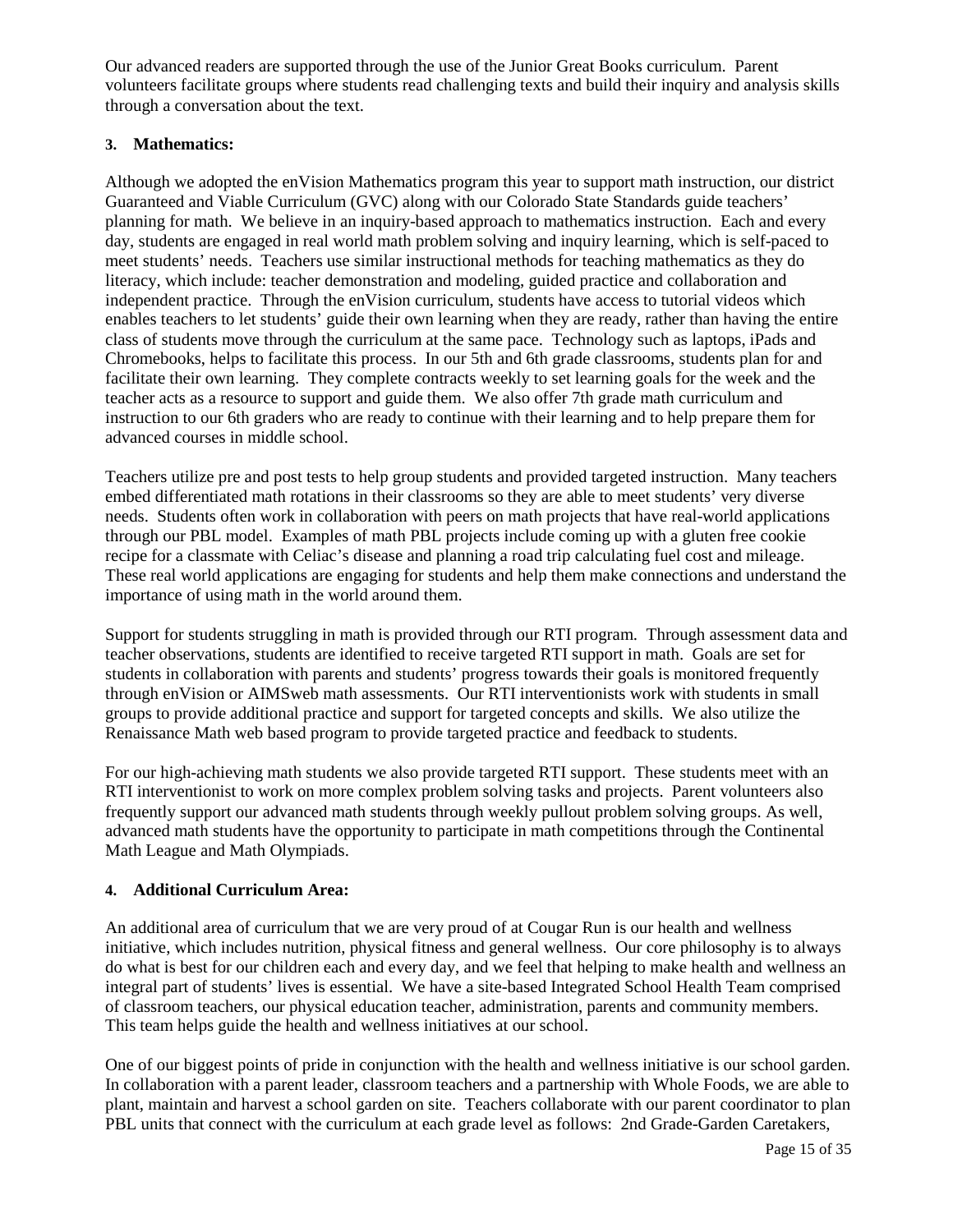3rd Grade-Food Business, 4th Grade-Sustainability, 5th Grade-Past and Future Food Production, 6th Grade-Plant Based Living. Students go through the entire process of planting, caring for, harvesting and even selling the produce in a Farmer's Market. We also connect with our district chef to use the produce to make our own salsa to sell as a fundraiser.

Our cafeteria is committed to providing healthier choices. Cougar Run adopted a daily nutrition break program where students have an opportunity to order healthy snacks from the cafeteria. Through a partnership with Whole Foods, we incorporated a harvest bar into our cafeteria, which offers fresh fruit and vegetable choices for students daily. Twice a year we sponsor "Pack Assorted Colors for Kids" week and encourage students to try out new fruits and vegetables and pack them for their daily snack.

We have many other student wellness components in place at Cougar Run. In partnership with our physical education instructor and our Dad's Club, we offer enrichment opportunities for our students such as basketball club and running club. Through a Health and Wellness Grant we received, we put together Sports Bags containing active games and a variety of sporting equipment that students can check out for a weekend to engage their entire family in activity.

Knowing the importance of student movement on learning, our teachers frequently incorporate Brain Breaks into their daily classroom routines. They utilize Fit Sticks and GoNoodle to integrate fun and engaging movement activities throughout the day.

Another unique program that is a point of pride for Cougar Run is the Little Cougars Pre-Kindergarten program. In collaboration with the Douglas County School District Before and After School Enterprise program, Cougar Run created a pre-kindergarten program with a focus on early literacy, math and character development. We see the value in providing an option for four year olds in our school to help recruit and retain students, sustain quality programming for our school, and improve overall student achievement. Our Little Cougars program is directly aligned with our school initiatives and ensures connected instruction between preschool and kindergarten. The program offers a similar approach to teaching reading and mathematics and utilizes a common handwriting curriculum, Handwriting Without Tears. In addition to offering instruction in the core content areas, Little Cougars also provides enrichment through exposure to dance, technology, music and library. Research indicates that early literacy interventions have a positive impact on overall student achievement. Indications from our kindergarten teachers are that students who have enrolled in the program are outpacing the academic performance of students who have not had access to a pre-kindergarten program and are better adjusted socially and emotionally than their peers.

### **5. Instructional Methods:**

Differentiation at Cougar Run is the fundamental philosophy of how we teach kids. We strive to understand the specific needs of our students, and develop a differentiated curriculum that fits each student's unique needs. We pride ourselves on being an elementary school that truly prepares our students for what the future is going to require of them. Our students leave our school equipped with a mastery of 21st Century Skills, 21st Century Tools and highly effective abilities in the areas of Communication, Collaboration, Critical Thinking and Creativity. We believe in using the Common Core Standards as our vehicle to teach these nonnegotiable skills necessary for success in THEIR future.

We focus on the use of 21st Century Tools in our daily instruction and student practice. One of our goals is to have our students at a 1 to 1 ratio with technology by 2015; we are already close to reaching that goal. 1:1 access to technology allows our students the ability to deepen their understanding of their personal, differentiated World Class Outcomes, making development of self-directedness a part of their personalized curriculum.

Our advanced students have great growth and success at Cougar Run, due to our school wide philosophy that a "one size fits all" approach is a thing of the past. Our advanced students' needs are met primarily in the regular classroom, with our teachers providing instruction and practice at a high level daily for our advanced learners. Our students have a lot of choice in the products they create to demonstrate a mastery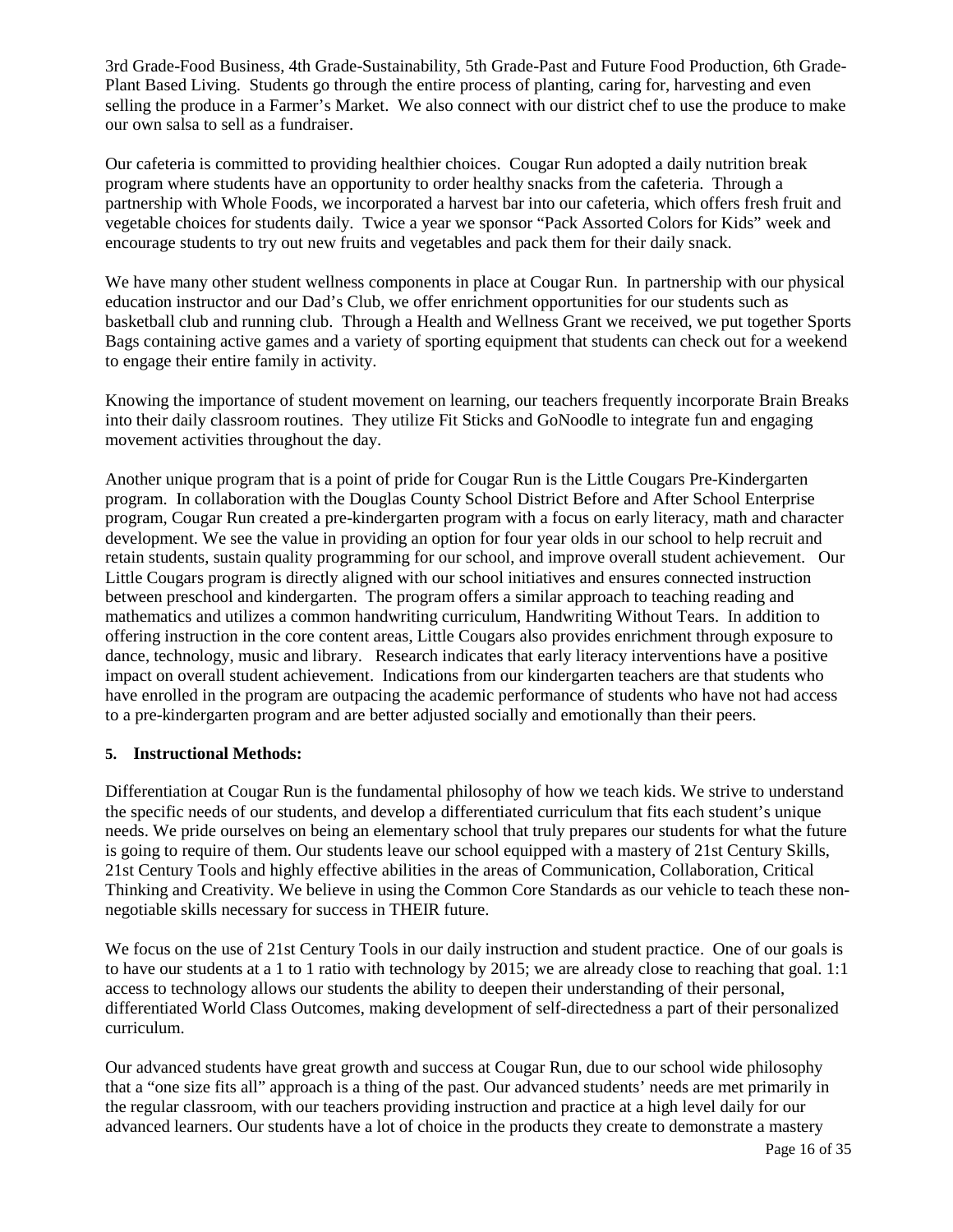application of their learning and much of their created products use 21st Century Tools such as Internet access, mobile devices and web-based applications that are at the fingertips of every student at Cougar Run. Our teachers view themselves as guides to student learning, but we encourage our students to be the drivers, instilling self-directedness and independence in our kids. We have tremendous enrichment opportunities for our advanced learners, as well. We have the Continental Mathematics League for grades 1-3, Math Olympiads for grades 4-6, Sunshine Math Enrichment for grades K-6, Renaissance Math for grades K-6, Accelerated Reading for grades 2-6, Junior Great Books, Speech and Debate Program for grades 5-6, Destination Imagination, Press Paws Student Newspaper, Battle of the Books, Geography Club, Geography Bee, Spelling Bee, Science Club, Science Fair, to name a few.

In that data analysis is a primary focus for us at Cougar Run, we are able to target our struggling students early on in our school year, allowing us to formalize intervention for those students most at-risk. We have an incredibly talented RTI team of teachers who support our at-risk students, providing intervention in the cornerstone areas of reading, writing and math. Goals for these students are strategically set based on current data in a formalized plan, and students are progress-monitored on-going, to ensure that intervention strategies are working to close their gaps.

#### **6. Professional Development:**

Cougar Run has a strong belief that teacher Professional Development (PD) is integral for continuous improvement of teacher effectiveness and the positive impact it has on student achievement. Douglas County is a pay-for-performance district. The initiatives of backward design, the development of quality performance assessments and the integration of 21st century skills including the 4C's (communication, collaboration, creativity and critical thinking) are key performance elements in the teacher evaluation system in Douglas County. Cougar Run differentiates its PD to the needs of individual teachers based on data collected from the evaluation process, as well as student growth and achievement data from our annual School Improvement Plan.

Our Learning and Leadership Committee Teacher Leaders collaborate with our Leadership Team to put together a Staff Interest/Needs inventory that is comprised of options for PD opportunities for the year. We use our professional learning specialist, administrators and qualified Teacher Leaders, along with District Level Professional Developers, to lead high quality, World Class Professional Development in our building on a regular basis.

We have realized through our thoughtful analysis that our students need to demonstrate mastery of the highest levels of Bloom's Taxonomy in our assessments for their learning to truly be sustainable in their future. District level assessment experts have led us in very rigorous training on how to build a quality assessment system that captures student data formatively, interim and summative, so that teachers can support students along the pathway of their learning, offering meaningful feedback that is needed for them to master their World Class Outcomes.

Another major focus of importance for our professional development is consistently implementing and supporting a World Class Induction program for our new teachers. Our professional learning specialist (PLS), who serves as our instructional coach, leads Induction PD sessions involving all teachers who are in their first 3 years in Douglas County and consistently coaches teachers individually to support them on their journey to being highly effective classroom teachers. This Induction Program is differentiated based on the needs of the probationary teacher. Focus areas of the program include instruction development, assessment practices, analysis of student data, district and school initiatives, classroom management and professionalism.

A priority of PD is to support teachers in their endeavor to understand and master PBL, as it is now a large part of the identity of Cougar Run. Our PLS works with teachers individually, and in small and whole groups, to continue to support the development of our expertise in PBL planning and instruction.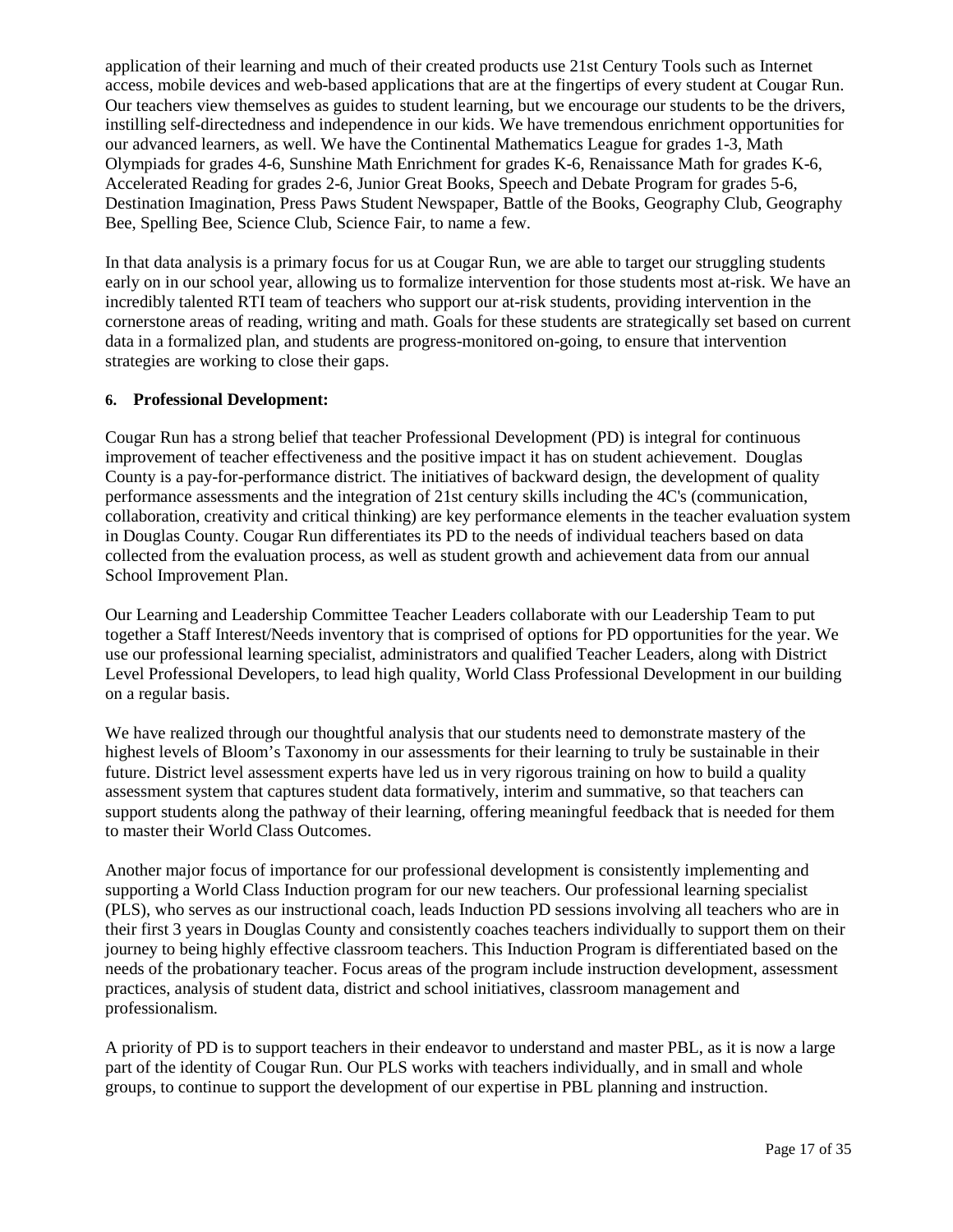PD stresses Restorative Practices as a building-wide initiative, in order that all staff acquire a mastery level understanding and implementation of RP. A positive and restorative culture and climate is a consistent area that we continue to develop in our building. The RP philosophy allows us to handle difficult behaviors restoratively rather than punitively, restore damage to classroom communities, make democratic classroom decisions, and promote a school community in which all members feel an authentic sense of belonging and personal accountability.

The last component to our building PD is individualized and differentiated coaching by our PLS, that is designed to meet the needs of each of our teachers on their own professional growth journey. This coaching model follows the Cognitive Coaching structure created by Arthur L. Costa and Robert J. Garnston. This model is designed to build capacity in our teachers, to thoughtfully process their current and desired understanding, and complete the next steps needed to achieve new learning. The teachers set their objectives and the PLS helps to guide their thinking by facilitating collegial conversations and meditative questioning techniques to reach new understandings.

### **7. School Leadership**

"The servant-leader knows, my success comes from your success." -Robert K. Greenleaf The Cougar Run leadership team, which includes the principal, administrative intern/assistant principal and professional learning specialist, champions this thinking. As leaders we define a clear vision of success for all stakeholders. We nurture this vision by listening, learning and seeking to understand before being understood.

The role of the principal is multifaceted. The principal is an instructional leader who: plans, administers, and supervises the educational programming of the school; collects and analyzes student achievement and growth data for the purpose of appropriate and meaningful academic support; supervises all certified and classified personnel and evaluates their performance in accordance with district and state guidelines; recruits, hires and retains high performing personnel; manages all budget and entrepreneurial revenue; and is the communication liaison with all school stakeholders. The principal performs other duties as assigned or needed to operate the school in a safe, positive and productive manner.

As well, the role of the principal at Cougar Run Elementary is to create a vision for excellence and then collaboratively construct the framework for it to come to fruition. Together the leadership team at Cougar Run Elementary identified, through careful analysis of academic performance data and stakeholder survey data, that a guaranteed and viable curriculum, the utilization of quality performance assessments, the integration of career and college readiness skills, and a philosophy of collective efficacy would take a good school to a great school.

Our collaborative leadership philosophy has promoted opportunities for all stakeholders to be involved with the success of the school through a variety of roles. Our teachers can participate and take an active leadership role on the Learning and Leadership Team, Building Council, CITE 6 Team, PBL Leadership Team and Crisis Team. All of these groups work cooperatively with our leadership team and have unique roles in supporting our staff and students in achieving school goals.

The Learning and Leadership Team is very specialized and allows teachers to explore a leadership opportunity that appeals to them personally. This team supports our teachers with active instruction and guidance in technology, assessments, backward planning and backward design. They differentiate their support to the specific needs of the staff and plan collaboratively with the administrative team for universal PD opportunities.

Our Building Council consists of grade level, department and classified employee representatives elected by their peers. Building Council meets monthly to collaborate, share and problem solve issues related to the effective operations of the building. Building Council is a committee of educators working together; there are no sides, just authentic collaboration and problem solving.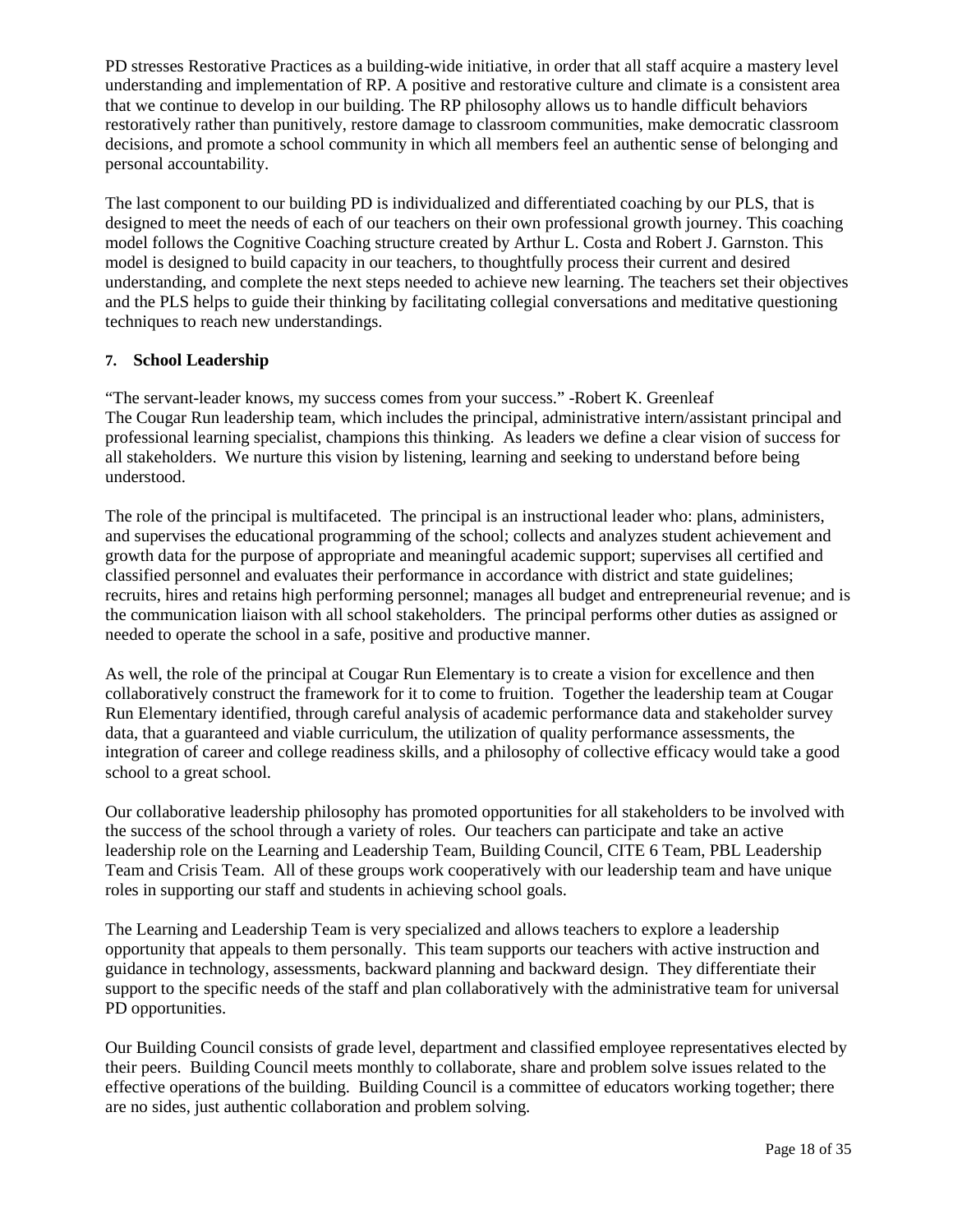The Continuous Improvement of Teacher Effectiveness (CITE 6) team works on supporting and educating teachers on the redesigned district evaluation tool that is based on student performance. 50% of the evaluation is based on practice and 50% is based on student growth and achievement. As this is a very high stakes initiative, this team has assisted in building a culture of compassion, knowledge and patience.

The PBL Leadership Team appeals to another diverse group of teachers who support the school's vision to prepare our students for career and college readiness. The PBL Leadership Team represents each grade level and department, and is focused on developing a demonstration classroom to be accessed by his or her peers.

Crisis Team Leadership is an opportunity for teachers and administrators to come together and strategically plan how to keep staff, students and our building safe. We work together to develop a crisis plan that would support us in multiple scenarios. Working together and communicating to all of our stakeholders the Crisis Plan has given the learning community a sense of peace that we have made safety a priority at Cougar Run.

These leadership teams continue to positively impact student achievement through a collective efficacy on best instructional practices, developing quality assessments and powerful student learning. High achievement and growth scores on state mandated assessments coincide with the unique leadership and professional development opportunities created by these teams.

Our parents are actively involved in the Student Advisory Committee (SAC) and Partners in Education (PIE) group. Their platforms are consistent with the school's philosophy about continuous improvement and providing resources for teachers and students that enrich and support each child's educational experience at Cougar Run. We have enjoyed a healthy relationship with our parent's organization due to a common vision of what is best for our children.

Our leadership philosophy also appeals to our student leadership organization, the Dream Team. Cougar Run cares very much about what our students learn and who they become. Dream Team has become a vehicle for responsible citizenship and to give back to our community. Dream Team annually supports community service projects that make a positive change in others' lives. We are proud that our students understand the importance of giving back and stewardship.

The leadership philosophy fosters shared leadership, a positive and thoughtful culture focused on what is most important, continuous improvement of academic achievement and growth, as well as development of responsible citizens who give back to their community.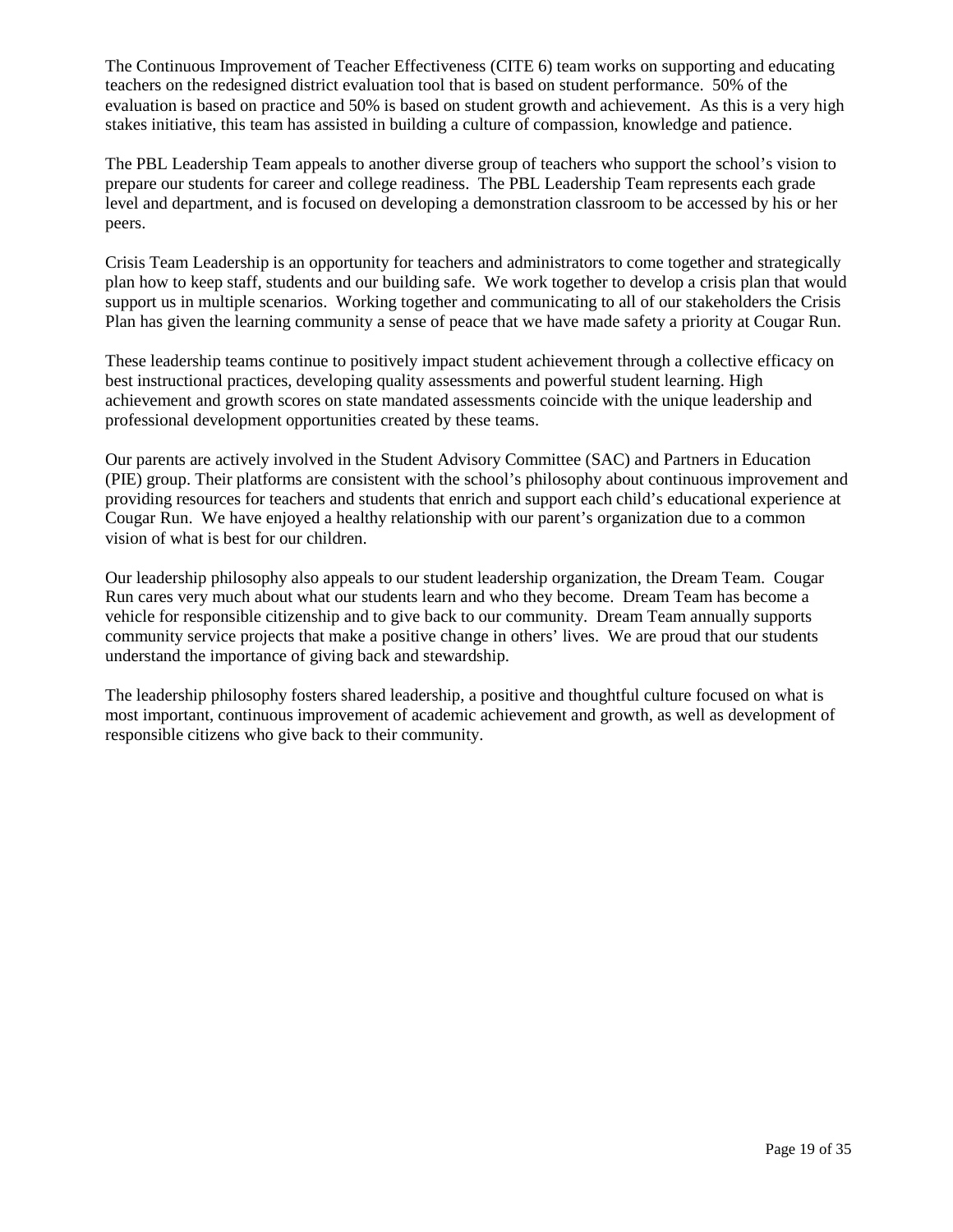**Subject:** <u>Math</u> **Test:** <u>TCAP</u><br> **All Students Tested/Grade:** 3 **Edition/Publ Publisher:** CTB/McGraw Hill

# **All Students Tested/Grade:** 3 **Edition/Publication Year:** 2013

| School Year                                | 2012-2013       | 2011-2012        | 2010-2011      | 2009-2010        | 2008-2009    |
|--------------------------------------------|-----------------|------------------|----------------|------------------|--------------|
| Testing month                              | Mar             | Mar              | Mar            | Mar              | Mar          |
| <b>SCHOOL SCORES*</b>                      |                 |                  |                |                  |              |
| % Proficient plus % Advanced               | 84              | 95               | 84             | 84               | 83           |
| % Advanced                                 | $\overline{51}$ | 49               | 41             | 47               | 31           |
| Number of students tested                  | 89              | 81               | 76             | 89               | 83           |
| Percent of total students tested           | 100             | 100              | 99             | 100              | 100          |
| Number of students tested with             | $\overline{2}$  | $\overline{0}$   | $\overline{2}$ | 1                | $\mathbf{1}$ |
| alternative assessment                     |                 |                  |                |                  |              |
| % of students tested with                  | $\overline{2}$  | $\boldsymbol{0}$ | 3              | 1                | 1            |
| alternative assessment                     |                 |                  |                |                  |              |
| <b>SUBGROUP SCORES</b>                     |                 |                  |                |                  |              |
| 1. Free and Reduced-Price                  |                 |                  |                |                  |              |
| Meals/Socio-Economic/                      |                 |                  |                |                  |              |
| <b>Disadvantaged Students</b>              |                 |                  |                |                  |              |
| % Proficient plus % Advanced               | 67              | 50               | 43             | 56               | 67           |
| % Advanced                                 | 44              | 25               | 14             | 22               | 17           |
| Number of students tested                  | $\overline{9}$  | 8                | $\overline{7}$ | 9                | 6            |
| 2. Students receiving Special              |                 |                  |                |                  |              |
| <b>Education</b>                           |                 |                  |                |                  |              |
| % Proficient plus % Advanced               |                 |                  |                |                  |              |
| % Advanced                                 |                 |                  |                |                  |              |
| Number of students tested                  |                 |                  |                |                  |              |
| 3. English Language Learner                |                 |                  |                |                  |              |
| <b>Students</b>                            |                 |                  |                |                  |              |
| % Proficient plus % Advanced<br>% Advanced |                 |                  |                |                  |              |
| Number of students tested                  |                 |                  |                |                  |              |
|                                            |                 |                  |                |                  |              |
| 4. Hispanic or Latino<br><b>Students</b>   |                 |                  |                |                  |              |
| % Proficient plus % Advanced               | 70              | 78               | 71             | 50               | 67           |
| % Advanced                                 | 30              | 44               | 29             | $\boldsymbol{0}$ | 17           |
| Number of students tested                  | 10              | 9                | $\overline{7}$ | 8                | 6            |
| 5. African-American                        |                 |                  |                |                  |              |
| <b>Students</b>                            |                 |                  |                |                  |              |
| % Proficient plus % Advanced               |                 |                  |                |                  |              |
| % Advanced                                 |                 |                  |                |                  |              |
| Number of students tested                  |                 |                  |                |                  |              |
| <b>6. Asian Students</b>                   |                 |                  |                |                  |              |
| % Proficient plus % Advanced               |                 |                  |                |                  |              |
| % Advanced                                 |                 |                  |                |                  |              |
| Number of students tested                  |                 |                  |                |                  |              |
| 7. American Indian or                      |                 |                  |                |                  |              |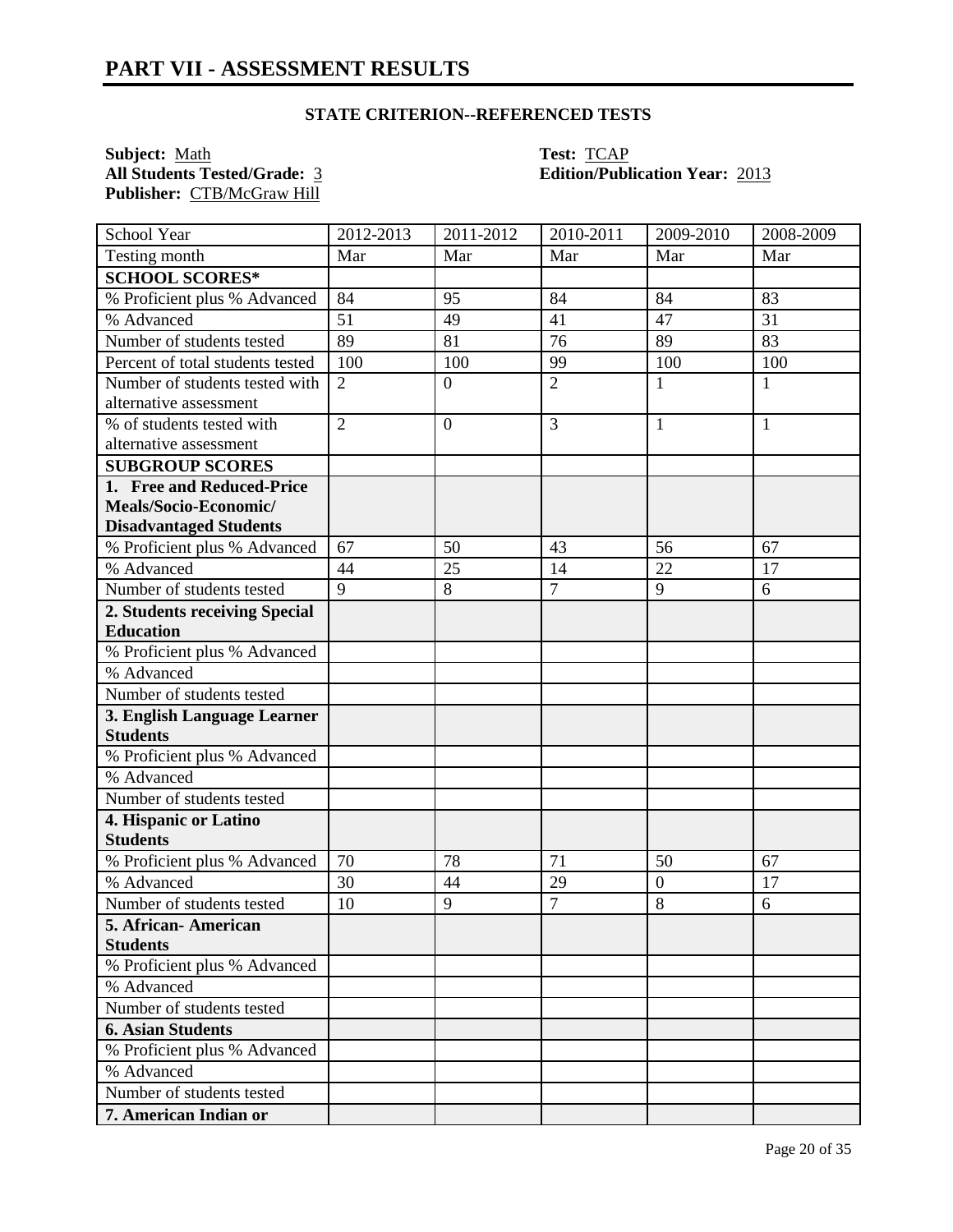| <b>Alaska Native Students</b>    |    |    |    |    |    |
|----------------------------------|----|----|----|----|----|
| % Proficient plus % Advanced     |    |    |    |    |    |
| % Advanced                       |    |    |    |    |    |
| Number of students tested        |    |    |    |    |    |
| 8. Native Hawaiian or other      |    |    |    |    |    |
| <b>Pacific Islander Students</b> |    |    |    |    |    |
| % Proficient plus % Advanced     |    |    |    |    |    |
| % Advanced                       |    |    |    |    |    |
| Number of students tested        |    |    |    |    |    |
| 9. White Students                |    |    |    |    |    |
| % Proficient plus % Advanced     | 88 | 97 | 86 | 87 | 84 |
| % Advanced                       | 52 | 51 | 40 |    | 30 |
| Number of students tested        | 60 | 65 | 58 | 70 | 67 |
| 10. Two or More Races            |    |    |    |    |    |
| identified Students              |    |    |    |    |    |
| % Proficient plus % Advanced     |    |    |    |    |    |
| % Advanced                       |    |    |    |    |    |
| Number of students tested        |    |    |    |    |    |
| 11. Other 1: Other 1             |    |    |    |    |    |
| % Proficient plus % Advanced     |    |    |    |    |    |
| % Advanced                       |    |    |    |    |    |
| Number of students tested        |    |    |    |    |    |
| 12. Other 2: Other 2             |    |    |    |    |    |
| % Proficient plus % Advanced     |    |    |    |    |    |
| % Advanced                       |    |    |    |    |    |
| Number of students tested        |    |    |    |    |    |
| 13. Other 3: Other 3             |    |    |    |    |    |
| % Proficient plus % Advanced     |    |    |    |    |    |
| % Advanced                       |    |    |    |    |    |
| Number of students tested        |    |    |    |    |    |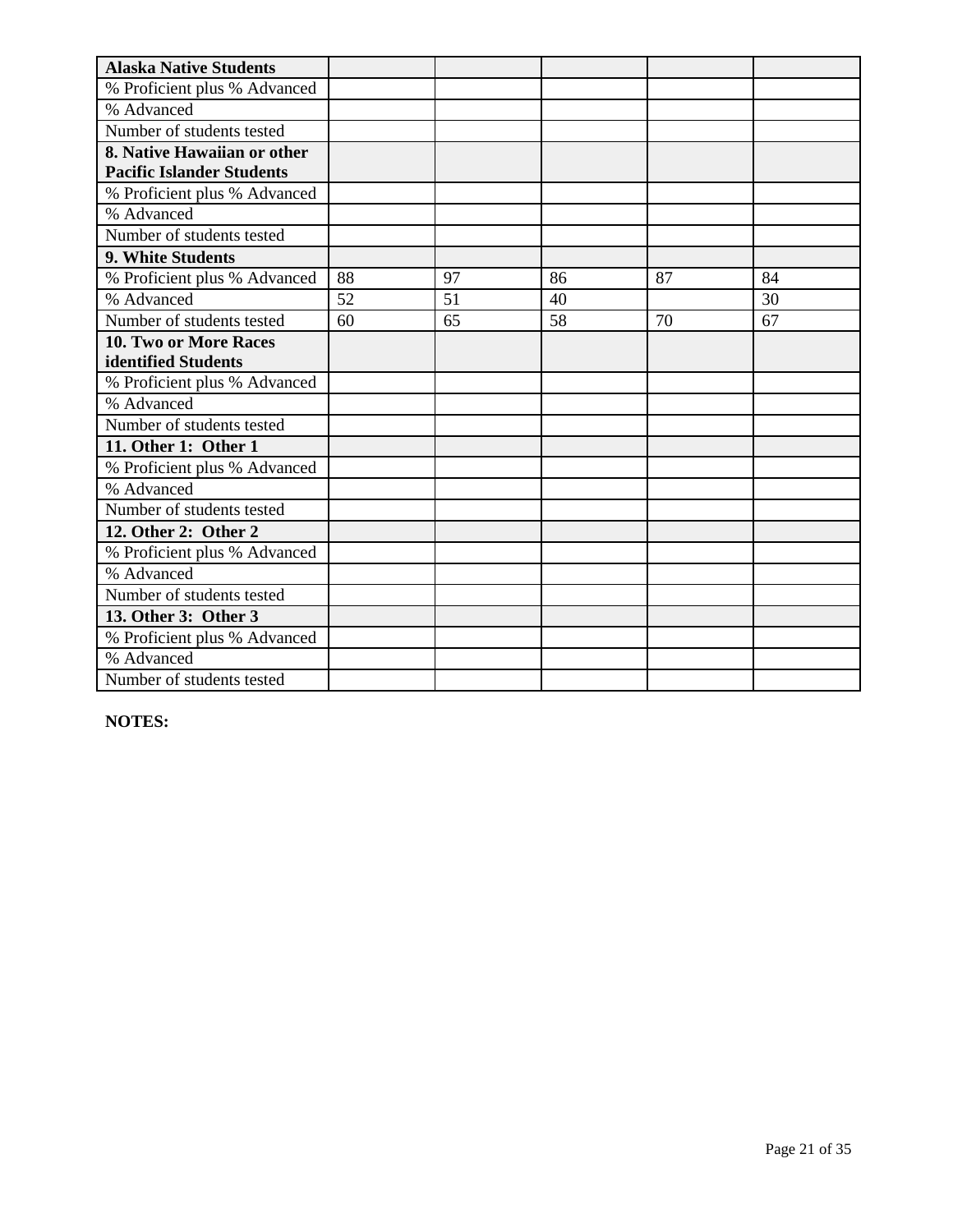**Subject:** <u>Math</u><br> **All Students Tested/Grade:** 4 **Test: TCAP**<br> **Edition/Publ Publisher:** CTB/McGraw Hill

### **All Students Tested/Grade:** 4 **Edition/Publication Year:** 2013

| School Year                      | 2012-2013        | 2011-2012      | 2010-2011    | 2009-2010 | 2008-2009 |
|----------------------------------|------------------|----------------|--------------|-----------|-----------|
| Testing month                    | Mar              | Mar            | Mar          | Mar       | Mar       |
| <b>SCHOOL SCORES*</b>            |                  |                |              |           |           |
| % Proficient plus % Advanced     | 96               | 93             | 93           | 89        | 92        |
| % Advanced                       | 43               | 43             | 64           | 49        | 58        |
| Number of students tested        | 79               | 76             | 85           | 78        | 76        |
| Percent of total students tested | 100              | 100            | 100          | 100       | 100       |
| Number of students tested with   | $\boldsymbol{0}$ | $\overline{2}$ | $\mathbf{1}$ | 1         | 1         |
| alternative assessment           |                  |                |              |           |           |
| % of students tested with        | $\overline{0}$   | 3              | $\mathbf{1}$ | 1         | 1         |
| alternative assessment           |                  |                |              |           |           |
| <b>SUBGROUP SCORES</b>           |                  |                |              |           |           |
| 1. Free and Reduced-Price        |                  |                |              |           |           |
| Meals/Socio-Economic/            |                  |                |              |           |           |
| <b>Disadvantaged Students</b>    |                  |                |              |           |           |
| % Proficient plus % Advanced     | 100              | 100            | 88           | 75        | 80        |
| % Advanced                       | 20               | 25             | 50           | 13        | 80        |
| Number of students tested        | 10               | $\overline{4}$ | 8            | 8         | 5         |
| 2. Students receiving Special    |                  |                |              |           |           |
| <b>Education</b>                 |                  |                |              |           |           |
| % Proficient plus % Advanced     |                  |                |              |           |           |
| % Advanced                       |                  |                |              |           |           |
| Number of students tested        |                  |                |              |           |           |
| 3. English Language Learner      |                  |                |              |           |           |
| <b>Students</b>                  |                  |                |              |           |           |
| % Proficient plus % Advanced     |                  |                |              |           |           |
| % Advanced                       |                  |                |              |           |           |
| Number of students tested        |                  |                |              |           |           |
| 4. Hispanic or Latino            |                  |                |              |           |           |
| <b>Students</b>                  |                  |                |              |           |           |
| % Proficient plus % Advanced     | 88               | 91             | 80           | 83        | 86        |
| % Advanced                       | 25               | 36             | 20           | 33        |           |
| Number of students tested        | $\overline{8}$   | 11             | 10           | 6         | 7         |
| 5. African- American             |                  |                |              |           |           |
| <b>Students</b>                  |                  |                |              |           |           |
| % Proficient plus % Advanced     |                  |                |              |           |           |
| % Advanced                       |                  |                |              |           |           |
| Number of students tested        |                  |                |              |           |           |
| <b>6. Asian Students</b>         |                  |                |              |           |           |
| % Proficient plus % Advanced     |                  |                |              |           |           |
| % Advanced                       |                  |                |              |           |           |
| Number of students tested        |                  |                |              |           |           |
| 7. American Indian or            |                  |                |              |           |           |
| <b>Alaska Native Students</b>    |                  |                |              |           |           |
| % Proficient plus % Advanced     |                  |                |              |           |           |
| % Advanced                       |                  |                |              |           |           |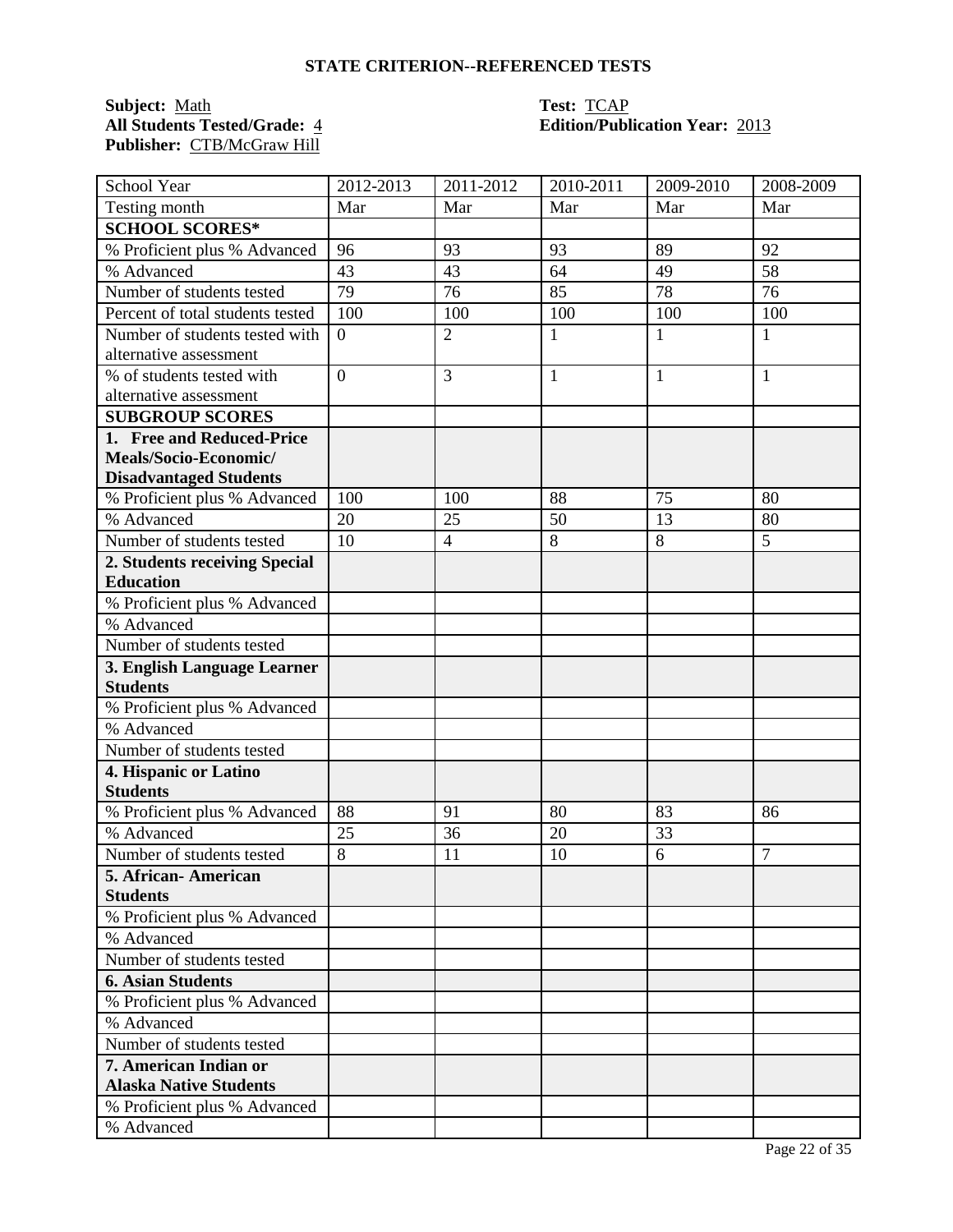| Number of students tested        |    |    |    |    |    |
|----------------------------------|----|----|----|----|----|
| 8. Native Hawaiian or other      |    |    |    |    |    |
| <b>Pacific Islander Students</b> |    |    |    |    |    |
| % Proficient plus % Advanced     |    |    |    |    |    |
| % Advanced                       |    |    |    |    |    |
| Number of students tested        |    |    |    |    |    |
| 9. White Students                |    |    |    |    |    |
| % Proficient plus % Advanced     | 97 | 95 | 94 | 90 | 92 |
| % Advanced                       | 48 | 45 | 67 | 50 |    |
| Number of students tested        | 65 | 56 | 67 | 62 | 62 |
| 10. Two or More Races            |    |    |    |    |    |
| identified Students              |    |    |    |    |    |
| % Proficient plus % Advanced     |    |    |    |    |    |
| % Advanced                       |    |    |    |    |    |
| Number of students tested        |    |    |    |    |    |
| 11. Other 1: Other 1             |    |    |    |    |    |
| % Proficient plus % Advanced     |    |    |    |    |    |
| % Advanced                       |    |    |    |    |    |
| Number of students tested        |    |    |    |    |    |
| 12. Other 2: Other 2             |    |    |    |    |    |
| % Proficient plus % Advanced     |    |    |    |    |    |
| % Advanced                       |    |    |    |    |    |
| Number of students tested        |    |    |    |    |    |
| 13. Other 3: Other 3             |    |    |    |    |    |
| % Proficient plus % Advanced     |    |    |    |    |    |
| % Advanced                       |    |    |    |    |    |
| Number of students tested        |    |    |    |    |    |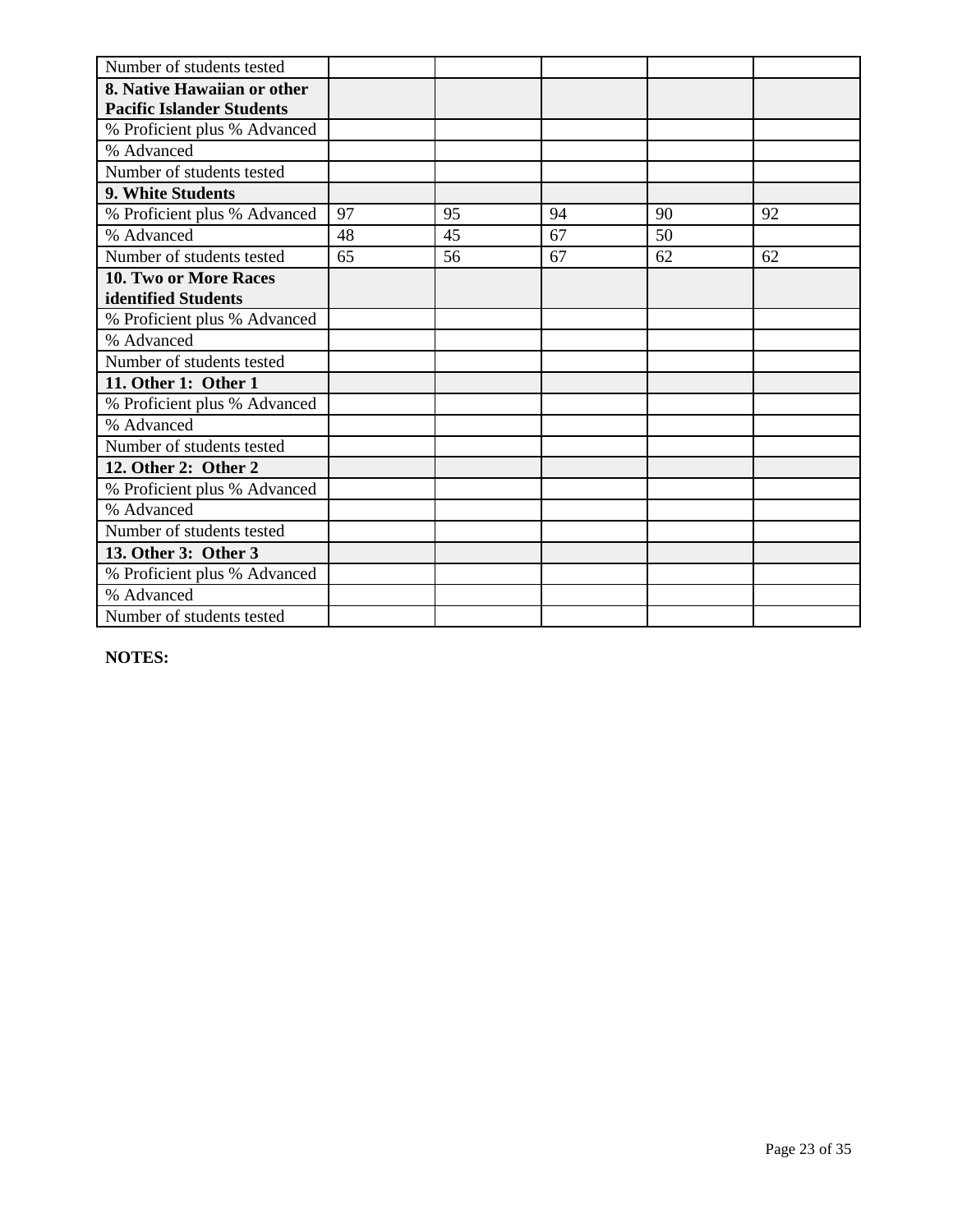**Subject:** Math **Test:** TCAP **Publisher:** CTB/McGraw Hill

### **All Students Tested/Grade:** 5 **Edition/Publication Year:** 2013

| School Year                      | 2012-2013      | 2011-2012    | 2010-2011        | 2009-2010      | 2008-2009        |
|----------------------------------|----------------|--------------|------------------|----------------|------------------|
| Testing month                    | Mar            | Mar          | Mar              | Mar            | Mar              |
| <b>SCHOOL SCORES*</b>            |                |              |                  |                |                  |
| % Proficient plus % Advanced     | 86             | 82           | 78               | 87             | 80               |
| % Advanced                       | 41             | 48           | 48               | 53             | 43               |
| Number of students tested        | 76             | 80           | 82               | 77             | 79               |
| Percent of total students tested | 100            | 100          | 100              | 100            | 100              |
| Number of students tested with   | $\overline{2}$ | $\mathbf{1}$ | $\mathbf{1}$     | 1              | 1                |
| alternative assessment           |                |              |                  |                |                  |
| % of students tested with        | $\overline{3}$ | $\mathbf{1}$ | $\mathbf{1}$     | $\mathbf{1}$   | $\mathbf{1}$     |
| alternative assessment           |                |              |                  |                |                  |
| <b>SUBGROUP SCORES</b>           |                |              |                  |                |                  |
| 1. Free and Reduced-Price        |                |              |                  |                |                  |
| Meals/Socio-Economic/            |                |              |                  |                |                  |
| <b>Disadvantaged Students</b>    |                |              |                  |                |                  |
| % Proficient plus % Advanced     | 100            | 56           | 44               | 63             | 50               |
| % Advanced                       | 50             | 11           | $\boldsymbol{0}$ | 50             | $\boldsymbol{0}$ |
| Number of students tested        | 6              | 9            | 9                | 8              | 6                |
| 2. Students receiving Special    |                |              |                  |                |                  |
| <b>Education</b>                 |                |              |                  |                |                  |
| % Proficient plus % Advanced     |                |              |                  |                |                  |
| % Advanced                       |                |              |                  |                |                  |
| Number of students tested        |                |              |                  |                |                  |
| 3. English Language Learner      |                |              |                  |                |                  |
| <b>Students</b>                  |                |              |                  |                |                  |
| % Proficient plus % Advanced     |                |              |                  |                |                  |
| % Advanced                       |                |              |                  |                |                  |
| Number of students tested        |                |              |                  |                |                  |
| 4. Hispanic or Latino            |                |              |                  |                |                  |
| <b>Students</b>                  |                |              |                  |                |                  |
| % Proficient plus % Advanced     | 100            | 69           | 50               | 86             | 67               |
| % Advanced                       | 33             | 15           | 25               | 43             | 25               |
| Number of students tested        | 9              | 13           | 8                | $\overline{7}$ | 12               |
| 5. African- American             |                |              |                  |                |                  |
| <b>Students</b>                  |                |              |                  |                |                  |
| % Proficient plus % Advanced     |                |              |                  |                |                  |
| % Advanced                       |                |              |                  |                |                  |
| Number of students tested        |                |              |                  |                |                  |
| <b>6. Asian Students</b>         |                |              |                  |                |                  |
| % Proficient plus % Advanced     |                |              |                  |                |                  |
| % Advanced                       |                |              |                  |                |                  |
| Number of students tested        |                |              |                  |                |                  |
| 7. American Indian or            |                |              |                  |                |                  |
| <b>Alaska Native Students</b>    |                |              |                  |                |                  |
| % Proficient plus % Advanced     |                |              |                  |                |                  |
| % Advanced                       |                |              |                  |                |                  |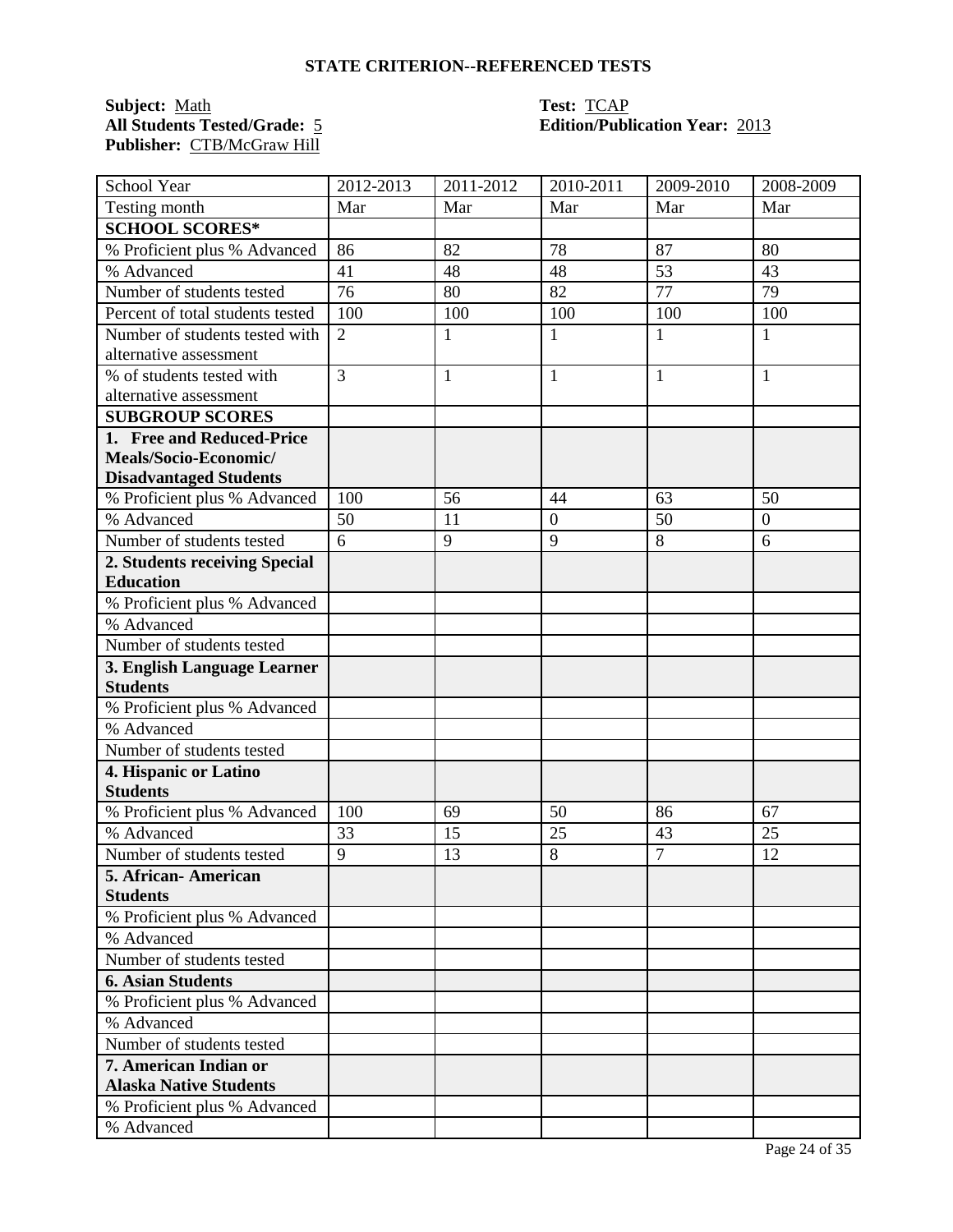| Number of students tested        |    |    |    |    |    |
|----------------------------------|----|----|----|----|----|
| 8. Native Hawaiian or other      |    |    |    |    |    |
| <b>Pacific Islander Students</b> |    |    |    |    |    |
| % Proficient plus % Advanced     |    |    |    |    |    |
| % Advanced                       |    |    |    |    |    |
| Number of students tested        |    |    |    |    |    |
| 9. White Students                |    |    |    |    |    |
| % Proficient plus % Advanced     | 82 | 82 | 80 | 86 | 86 |
| % Advanced                       | 39 | 54 | 48 | 52 | 51 |
| Number of students tested        | 57 | 57 | 61 | 63 | 57 |
| <b>10. Two or More Races</b>     |    |    |    |    |    |
| identified Students              |    |    |    |    |    |
| % Proficient plus % Advanced     |    |    |    |    |    |
| % Advanced                       |    |    |    |    |    |
| Number of students tested        |    |    |    |    |    |
| 11. Other 1: Other 1             |    |    |    |    |    |
| % Proficient plus % Advanced     |    |    |    |    |    |
| % Advanced                       |    |    |    |    |    |
| Number of students tested        |    |    |    |    |    |
| 12. Other 2: Other 2             |    |    |    |    |    |
| % Proficient plus % Advanced     |    |    |    |    |    |
| % Advanced                       |    |    |    |    |    |
| Number of students tested        |    |    |    |    |    |
| 13. Other 3: Other 3             |    |    |    |    |    |
| % Proficient plus % Advanced     |    |    |    |    |    |
| % Advanced                       |    |    |    |    |    |
| Number of students tested        |    |    |    |    |    |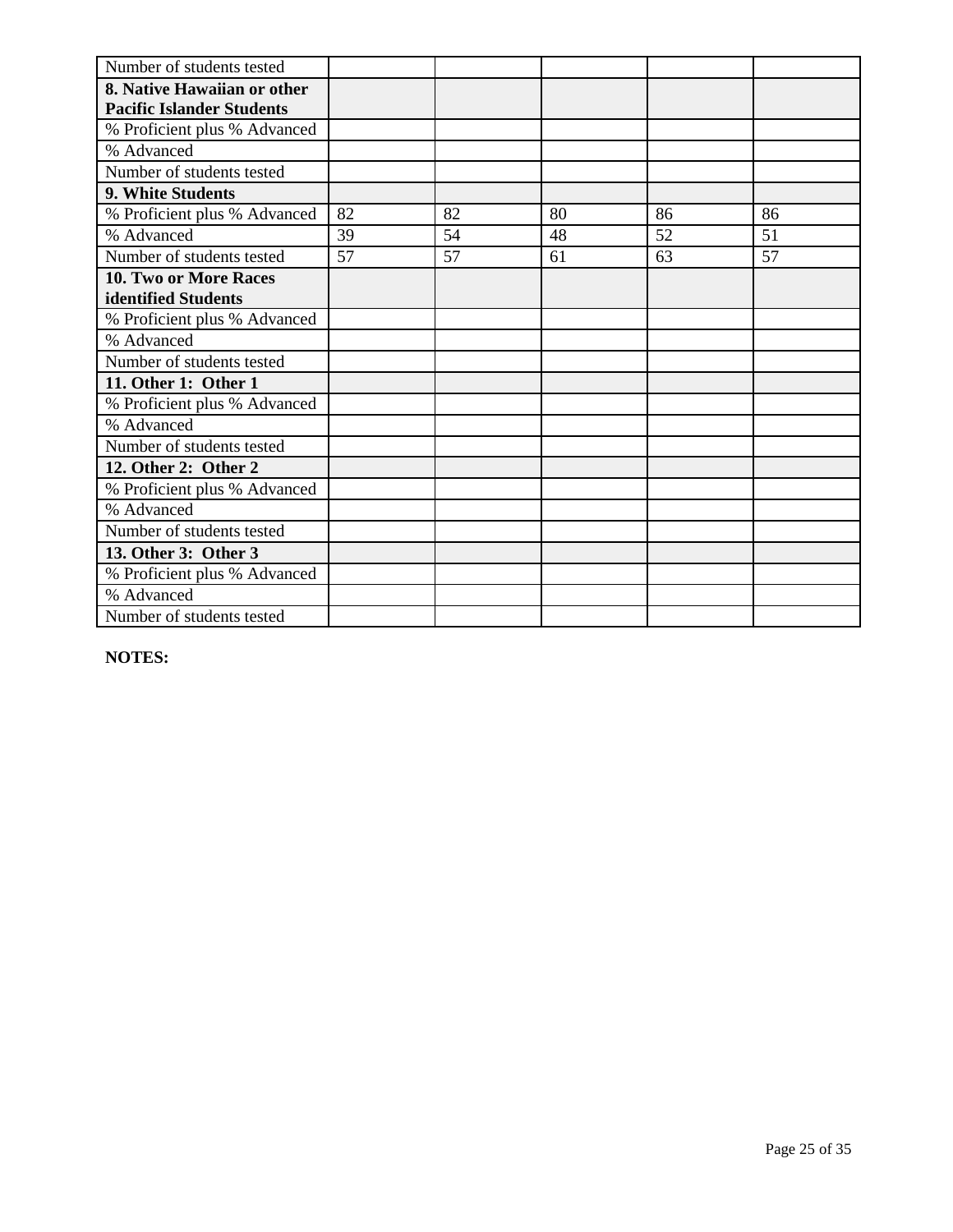**Subject:** <u>Math</u><br> **All Students Tested/Grade:** <u>6</u> **Test: TCAP**<br> **Edition/Publ** Publisher: CTB/McGraw-Hill

### **All Students Tested/Grade:** 6 **Edition/Publication Year:** 2013

| School Year                      | 2012-2013      | 2011-2012      | 2010-2011    | 2009-2010    | 2008-2009      |
|----------------------------------|----------------|----------------|--------------|--------------|----------------|
| Testing month                    | Mar            | Mar            | Mar          | Mar          | Mar            |
| <b>SCHOOL SCORES*</b>            |                |                |              |              |                |
| % Proficient plus % Advanced     | 82             | 79             | 89           | 82           | 75             |
| % Advanced                       | 53             | 34             | 53           | 50           | 37             |
| Number of students tested        | 72             | 80             | 80           | 78           | 91             |
| Percent of total students tested | 100            | 99             | 100          | 100          | 100            |
| Number of students tested with   | $\mathbf{1}$   | $\mathbf{1}$   | $\mathbf{1}$ | $\mathbf{1}$ | $\mathbf{1}$   |
| alternative assessment           |                |                |              |              |                |
| % of students tested with        | $\mathbf{1}$   | $\mathbf{1}$   | $\mathbf{1}$ | $\mathbf{1}$ | $\mathbf{1}$   |
| alternative assessment           |                |                |              |              |                |
| <b>SUBGROUP SCORES</b>           |                |                |              |              |                |
| 1. Free and Reduced-Price        |                |                |              |              |                |
| Meals/Socio-Economic/            |                |                |              |              |                |
| <b>Disadvantaged Students</b>    |                |                |              |              |                |
| % Proficient plus % Advanced     | 75             | 60             | 73           | 80           | 67             |
| % Advanced                       | 25             | 20             | 36           | 40           | $\overline{0}$ |
| Number of students tested        | $\overline{4}$ | 5              | 11           | 5            | 6              |
| 2. Students receiving Special    |                |                |              |              |                |
| <b>Education</b>                 |                |                |              |              |                |
| % Proficient plus % Advanced     |                |                |              |              |                |
| % Advanced                       |                |                |              |              |                |
| Number of students tested        |                |                |              |              |                |
| 3. English Language Learner      |                |                |              |              |                |
| <b>Students</b>                  |                |                |              |              |                |
| % Proficient plus % Advanced     |                |                |              |              |                |
| % Advanced                       |                |                |              |              |                |
| Number of students tested        |                |                |              |              |                |
| 4. Hispanic or Latino            |                |                |              |              |                |
| <b>Students</b>                  |                |                |              |              |                |
| % Proficient plus % Advanced     | 67             | 50             | 89           | 73           | 83             |
| % Advanced                       | 33             | 25             | 33           | 18           | 17             |
| Number of students tested        | $\overline{9}$ | $\overline{8}$ | 9            | 11           | 6              |
| 5. African - American            |                |                |              |              |                |
| <b>Students</b>                  |                |                |              |              |                |
| % Proficient plus % Advanced     |                |                |              |              |                |
| % Advanced                       |                |                |              |              |                |
| Number of students tested        |                |                |              |              |                |
| <b>6. Asian Students</b>         |                |                |              |              |                |
| % Proficient plus % Advanced     |                |                |              |              |                |
| % Advanced                       |                |                |              |              |                |
| Number of students tested        |                |                |              |              |                |
| 7. American Indian or            |                |                |              |              |                |
| <b>Alaska Native Students</b>    |                |                |              |              |                |
| % Proficient plus % Advanced     |                |                |              |              |                |
| % Advanced                       |                |                |              |              |                |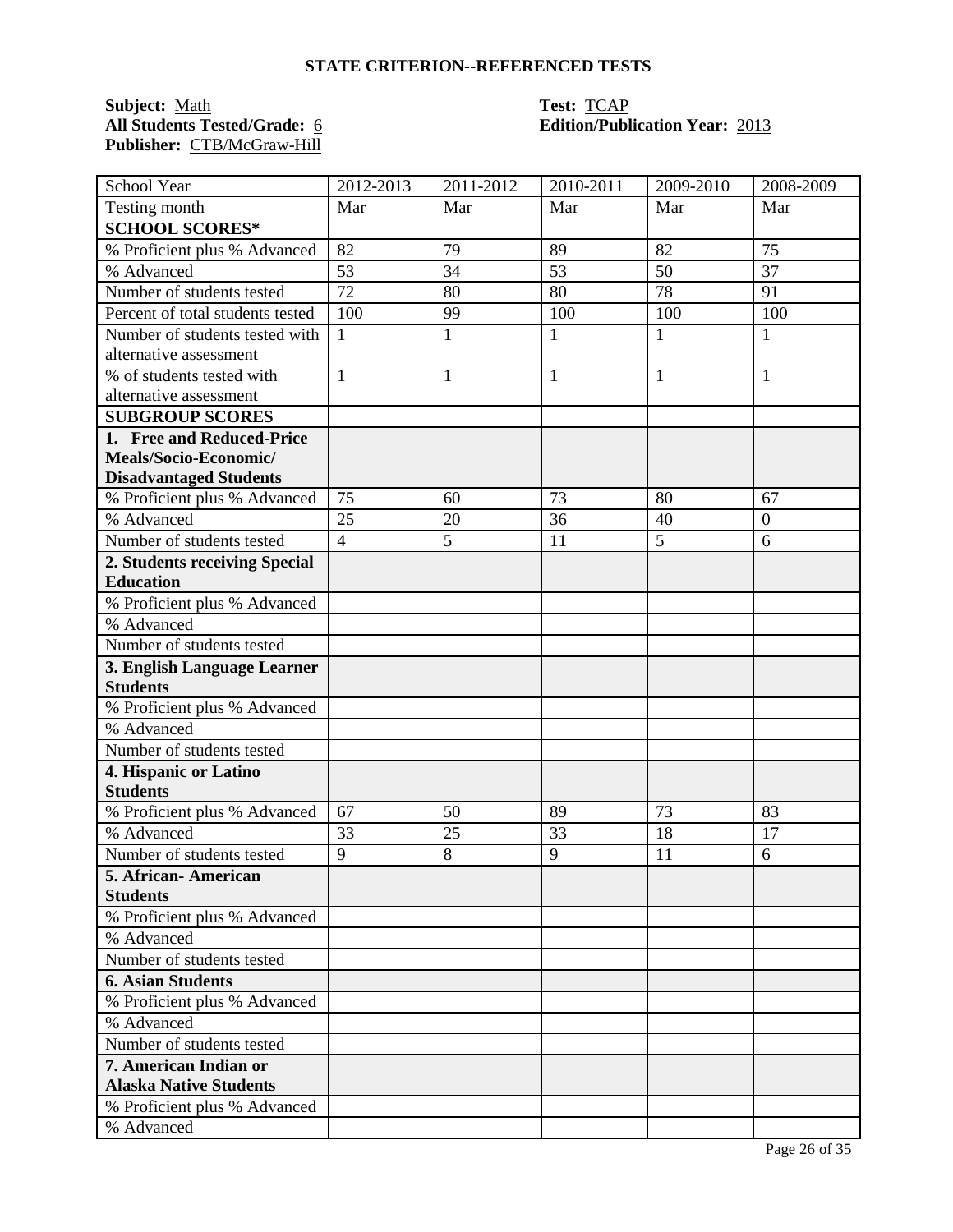| Number of students tested        |    |    |    |    |    |
|----------------------------------|----|----|----|----|----|
| 8. Native Hawaiian or other      |    |    |    |    |    |
| <b>Pacific Islander Students</b> |    |    |    |    |    |
| % Proficient plus % Advanced     |    |    |    |    |    |
| % Advanced                       |    |    |    |    |    |
| Number of students tested        |    |    |    |    |    |
| <b>9. White Students</b>         |    |    |    |    |    |
| % Proficient plus % Advanced     | 82 | 81 | 87 | 85 | 75 |
| % Advanced                       | 55 | 34 | 54 | 59 | 38 |
| Number of students tested        | 55 | 62 | 61 | 55 | 73 |
| 10. Two or More Races            |    |    |    |    |    |
| identified Students              |    |    |    |    |    |
| % Proficient plus % Advanced     |    |    |    |    |    |
| % Advanced                       |    |    |    |    |    |
| Number of students tested        |    |    |    |    |    |
| 11. Other 1: Other 1             |    |    |    |    |    |
| % Proficient plus % Advanced     |    |    |    |    |    |
| % Advanced                       |    |    |    |    |    |
| Number of students tested        |    |    |    |    |    |
| 12. Other 2: Other 2             |    |    |    |    |    |
| % Proficient plus % Advanced     |    |    |    |    |    |
| % Advanced                       |    |    |    |    |    |
| Number of students tested        |    |    |    |    |    |
| 13. Other 3: Other 3             |    |    |    |    |    |
| % Proficient plus % Advanced     |    |    |    |    |    |
| % Advanced                       |    |    |    |    |    |
| Number of students tested        |    |    |    |    |    |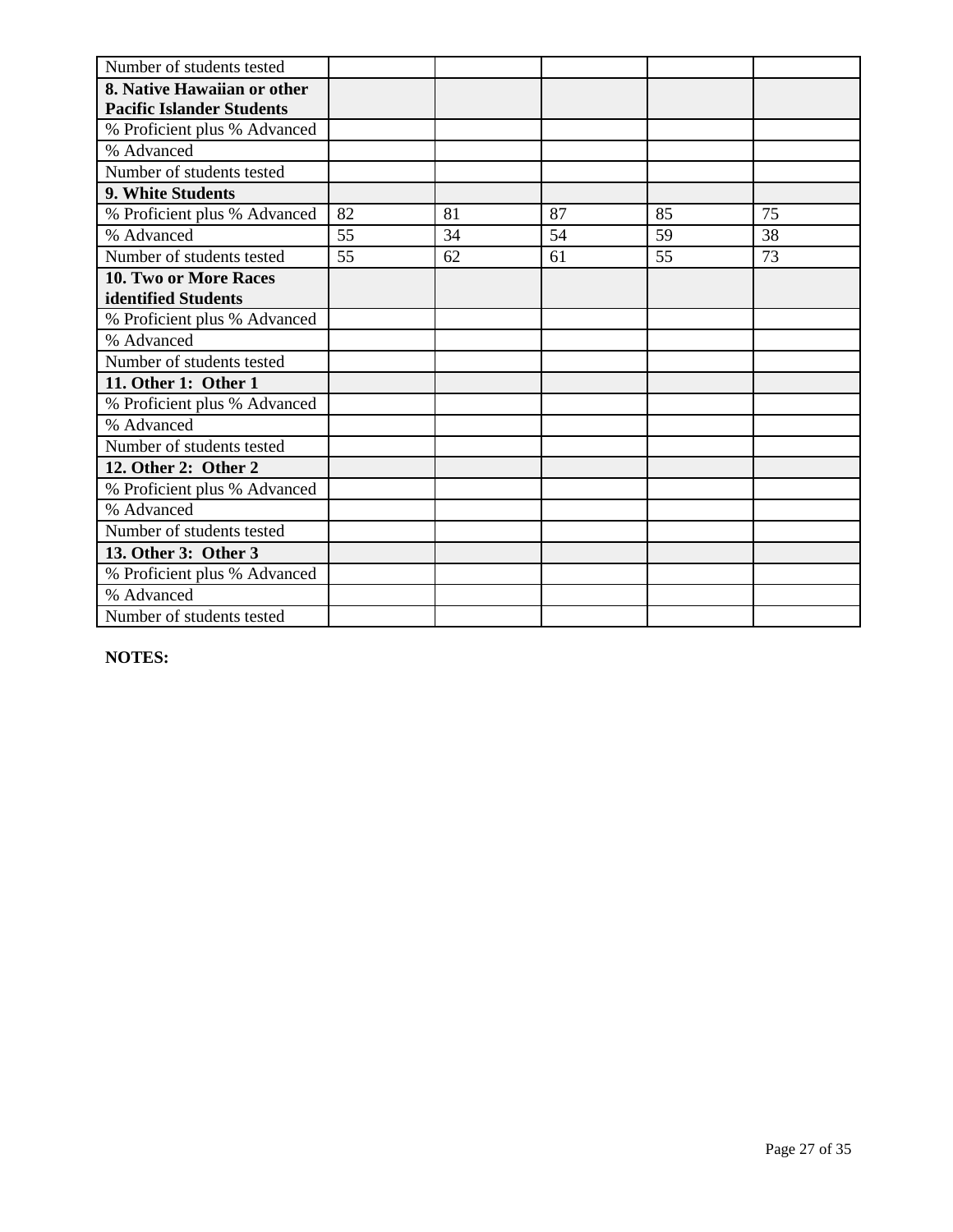### **Subject: Reading/ELA Test:** Transitional Colorado Assessment Program All Students Tested/Grade: 3 **Edition/Publication Year:** 2013

**Publisher:** CTB/McGraw-Hill

| School Year                      | 2012-2013      | 2011-2012        | 2010-2011      | 2009-2010        | 2008-2009    |
|----------------------------------|----------------|------------------|----------------|------------------|--------------|
| Testing month                    | Feb            | Feb              | Feb            | Feb              | Feb          |
| <b>SCHOOL SCORES*</b>            |                |                  |                |                  |              |
| % Proficient plus % Advanced     | 83             | 95               | 82             | 81               | 91           |
| % Advanced                       | $\overline{7}$ | 6                | 5              | $\overline{7}$   | $\mathbf{1}$ |
| Number of students tested        | 84             | 81               | 79             | 90               | 82           |
| Percent of total students tested | 100            | 100              | 97             | 100              | 100          |
| Number of students tested with   | $\overline{2}$ | $\boldsymbol{0}$ | $\overline{2}$ | $\mathbf{1}$     | $\mathbf{1}$ |
| alternative assessment           |                |                  |                |                  |              |
| % of students tested with        | $\overline{2}$ | $\boldsymbol{0}$ | 3              | 1                | 1            |
| alternative assessment           |                |                  |                |                  |              |
| <b>SUBGROUP SCORES</b>           |                |                  |                |                  |              |
| 1. Free and Reduced-Price        |                |                  |                |                  |              |
| Meals/Socio-Economic/            |                |                  |                |                  |              |
| <b>Disadvantaged Students</b>    |                |                  |                |                  |              |
| % Proficient plus % Advanced     | 78             | 63               | 44             | 67               | 100          |
| % Advanced                       | 11             | $\boldsymbol{0}$ | $\overline{0}$ | $\overline{0}$   | 17           |
| Number of students tested        | 9              | 8                | 9              | 9                | 6            |
| 2. Students receiving Special    |                |                  |                |                  |              |
| <b>Education</b>                 |                |                  |                |                  |              |
| % Proficient plus % Advanced     |                |                  |                |                  |              |
| % Advanced                       |                |                  |                |                  |              |
| Number of students tested        |                |                  |                |                  |              |
| 3. English Language Learner      |                |                  |                |                  |              |
| <b>Students</b>                  |                |                  |                |                  |              |
| % Proficient plus % Advanced     |                |                  |                |                  |              |
| % Advanced                       |                |                  |                |                  |              |
| Number of students tested        |                |                  |                |                  |              |
| 4. Hispanic or Latino            |                |                  |                |                  |              |
| <b>Students</b>                  |                |                  |                |                  |              |
| % Proficient plus % Advanced     | 80             | 78               | 100            | 50               | 67           |
| % Advanced                       | $\overline{0}$ | $\boldsymbol{0}$ | $\mathbf{0}$   | $\boldsymbol{0}$ | 17           |
| Number of students tested        | 10             | 9                | $\overline{7}$ | 8                | 6            |
| 5. African-American              |                |                  |                |                  |              |
| <b>Students</b>                  |                |                  |                |                  |              |
| % Proficient plus % Advanced     |                |                  |                |                  |              |
| % Advanced                       |                |                  |                |                  |              |
| Number of students tested        |                |                  |                |                  |              |
| <b>6. Asian Students</b>         |                |                  |                |                  |              |
| % Proficient plus % Advanced     |                |                  |                |                  |              |
| % Advanced                       |                |                  |                |                  |              |
| Number of students tested        |                |                  |                |                  |              |
| 7. American Indian or            |                |                  |                |                  |              |
| <b>Alaska Native Students</b>    |                |                  |                |                  |              |
| % Proficient plus % Advanced     |                |                  |                |                  |              |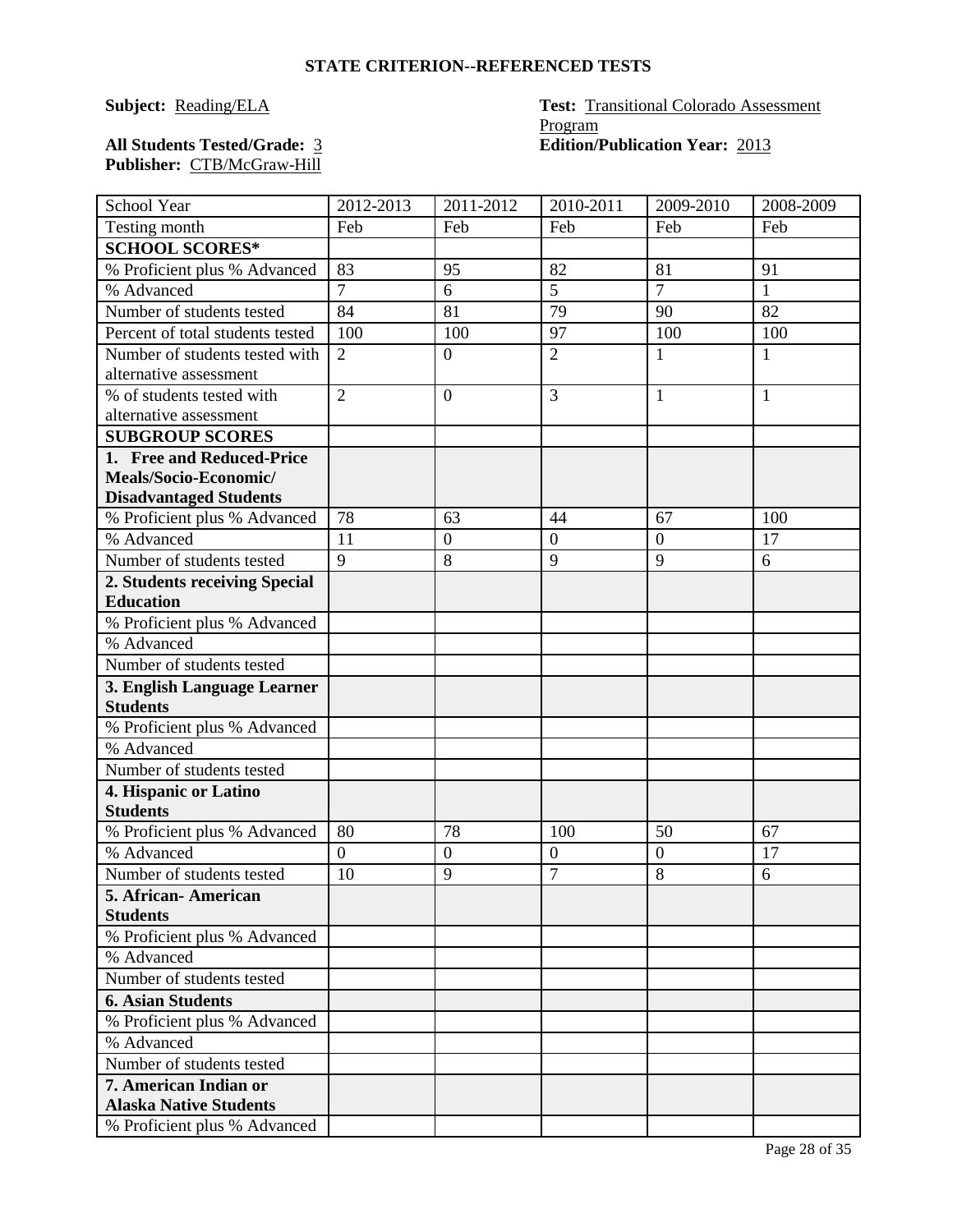| % Advanced                       |    |    |    |    |                |
|----------------------------------|----|----|----|----|----------------|
| Number of students tested        |    |    |    |    |                |
| 8. Native Hawaiian or other      |    |    |    |    |                |
| <b>Pacific Islander Students</b> |    |    |    |    |                |
| % Proficient plus % Advanced     |    |    |    |    |                |
| % Advanced                       |    |    |    |    |                |
| Number of students tested        |    |    |    |    |                |
| <b>9. White Students</b>         |    |    |    |    |                |
| % Proficient plus % Advanced     | 85 | 97 | 82 | 85 | 92             |
| % Advanced                       | 5  | 8  | 5  | 8  | $\overline{0}$ |
| Number of students tested        | 60 | 65 | 61 | 71 | 66             |
| 10. Two or More Races            |    |    |    |    |                |
| identified Students              |    |    |    |    |                |
| % Proficient plus % Advanced     |    |    |    |    |                |
| % Advanced                       |    |    |    |    |                |
| Number of students tested        |    |    |    |    |                |
| 11. Other 1: Other 1             |    |    |    |    |                |
| % Proficient plus % Advanced     |    |    |    |    |                |
| % Advanced                       |    |    |    |    |                |
| Number of students tested        |    |    |    |    |                |
| 12. Other 2: Other 2             |    |    |    |    |                |
| % Proficient plus % Advanced     |    |    |    |    |                |
| % Advanced                       |    |    |    |    |                |
| Number of students tested        |    |    |    |    |                |
| 13. Other 3: Other 3             |    |    |    |    |                |
| % Proficient plus % Advanced     |    |    |    |    |                |
| % Advanced                       |    |    |    |    |                |
| Number of students tested        |    |    |    |    |                |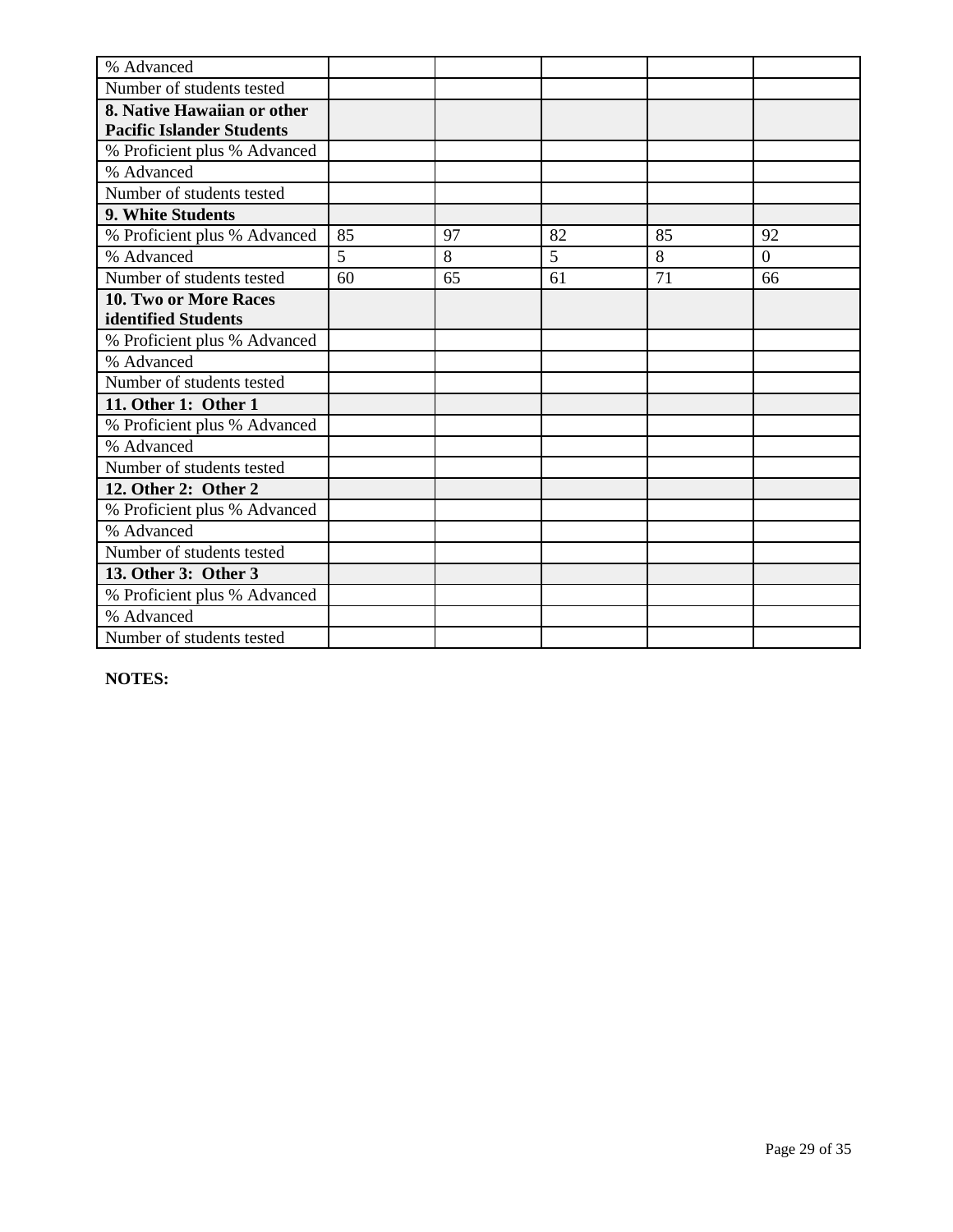**Subject:** <u>Reading/ELA</u> **Test:** <u>TCAP</u><br> **All Students Tested/Grade:** 4 **Test: Edition/Publ** Publisher: CTB/McGraw-Hill

## **All Students Tested/Grade:** 4 **Edition/Publication Year:** 2013

| School Year                                | 2012-2013        | 2011-2012        | 2010-2011        | 2009-2010        | 2008-2009        |
|--------------------------------------------|------------------|------------------|------------------|------------------|------------------|
| Testing month                              | Mar              | Mar              | Mar              | Mar              | Mar              |
| <b>SCHOOL SCORES*</b>                      |                  |                  |                  |                  |                  |
| % Proficient plus % Advanced               | 94               | 87               | 94               | 84               | 86               |
| % Advanced                                 | $\overline{5}$   |                  | 8                | $\mathbf{1}$     | 8                |
| Number of students tested                  | 79               | 76               | 85               | 78               | 76               |
| Percent of total students tested           | 10 <sub>0</sub>  | 100              | 100              | 100              | 100              |
| Number of students tested with             | $\boldsymbol{0}$ | $\overline{2}$   | $\mathbf{1}$     | $\mathbf{1}$     | 1                |
| alternative assessment                     |                  |                  |                  |                  |                  |
| % of students tested with                  | $\overline{0}$   | 3                | $\mathbf{1}$     | $\mathbf{1}$     | 1                |
| alternative assessment                     |                  |                  |                  |                  |                  |
| <b>SUBGROUP SCORES</b>                     |                  |                  |                  |                  |                  |
| 1. Free and Reduced-Price                  |                  |                  |                  |                  |                  |
| Meals/Socio-Economic/                      |                  |                  |                  |                  |                  |
| <b>Disadvantaged Students</b>              |                  |                  |                  |                  |                  |
| % Proficient plus % Advanced               | 80               | 50               | 88               | 63               | 80               |
| % Advanced                                 | $\overline{0}$   | $\boldsymbol{0}$ | $\overline{0}$   | $\boldsymbol{0}$ | 20               |
| Number of students tested                  | 10               | $\overline{4}$   | 8                | 8                | 5                |
| 2. Students receiving Special              |                  |                  |                  |                  |                  |
| <b>Education</b>                           |                  |                  |                  |                  |                  |
| % Proficient plus % Advanced               |                  |                  |                  |                  |                  |
| % Advanced                                 |                  |                  |                  |                  |                  |
| Number of students tested                  |                  |                  |                  |                  |                  |
| 3. English Language Learner                |                  |                  |                  |                  |                  |
| <b>Students</b>                            |                  |                  |                  |                  |                  |
| % Proficient plus % Advanced               |                  |                  |                  |                  |                  |
| % Advanced                                 |                  |                  |                  |                  |                  |
| Number of students tested                  |                  |                  |                  |                  |                  |
| 4. Hispanic or Latino                      |                  |                  |                  |                  |                  |
| <b>Students</b>                            |                  |                  |                  |                  |                  |
| % Proficient plus % Advanced               | 100              | 73               | 90               | 83               | 86               |
| % Advanced                                 | 13               | 9                | $\boldsymbol{0}$ | $\overline{0}$   | $\boldsymbol{0}$ |
| Number of students tested                  | $\overline{8}$   | 11               | 10               | $\overline{6}$   | $\overline{7}$   |
| 5. African - American                      |                  |                  |                  |                  |                  |
| <b>Students</b>                            |                  |                  |                  |                  |                  |
| % Proficient plus % Advanced<br>% Advanced |                  |                  |                  |                  |                  |
|                                            |                  |                  |                  |                  |                  |
| Number of students tested                  |                  |                  |                  |                  |                  |
| <b>6. Asian Students</b>                   |                  |                  |                  |                  |                  |
| % Proficient plus % Advanced               |                  |                  |                  |                  |                  |
| % Advanced                                 |                  |                  |                  |                  |                  |
| Number of students tested                  |                  |                  |                  |                  |                  |
| 7. American Indian or                      |                  |                  |                  |                  |                  |
| <b>Alaska Native Students</b>              |                  |                  |                  |                  |                  |
| % Proficient plus % Advanced               |                  |                  |                  |                  |                  |
| % Advanced                                 |                  |                  |                  |                  |                  |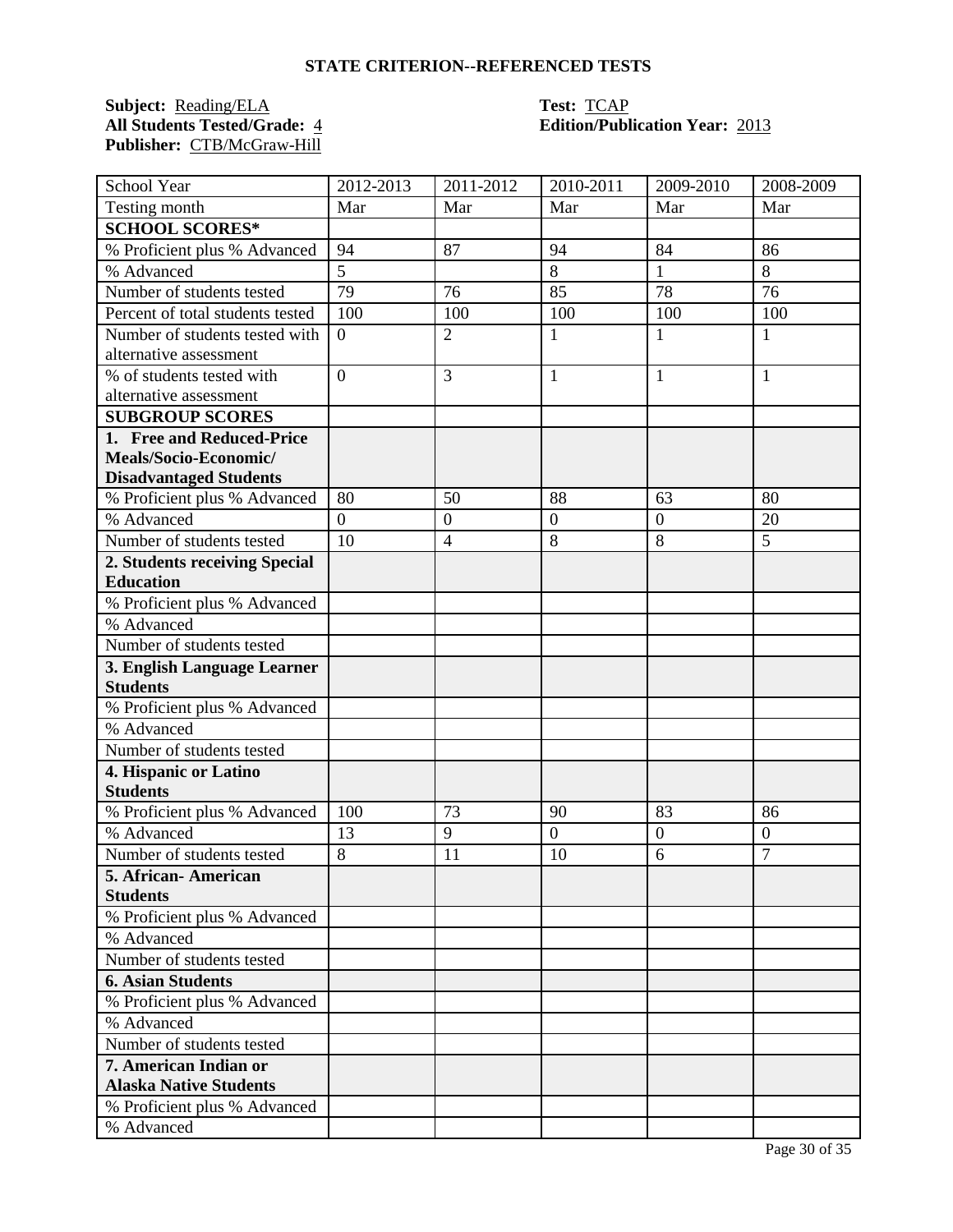| Number of students tested        |    |    |    |                |    |
|----------------------------------|----|----|----|----------------|----|
| 8. Native Hawaiian or other      |    |    |    |                |    |
| <b>Pacific Islander Students</b> |    |    |    |                |    |
| % Proficient plus % Advanced     |    |    |    |                |    |
| % Advanced                       |    |    |    |                |    |
| Number of students tested        |    |    |    |                |    |
| <b>9. White Students</b>         |    |    |    |                |    |
| % Proficient plus % Advanced     | 94 | 88 | 94 | 84             | 84 |
| % Advanced                       | 5  | 7  | 10 | $\overline{2}$ | 10 |
| Number of students tested        | 65 | 56 | 67 | 62             | 62 |
| 10. Two or More Races            |    |    |    |                |    |
| identified Students              |    |    |    |                |    |
| % Proficient plus % Advanced     |    |    |    |                |    |
| % Advanced                       |    |    |    |                |    |
| Number of students tested        |    |    |    |                |    |
| 11. Other 1: Other 1             |    |    |    |                |    |
| % Proficient plus % Advanced     |    |    |    |                |    |
| % Advanced                       |    |    |    |                |    |
| Number of students tested        |    |    |    |                |    |
| 12. Other 2: Other 2             |    |    |    |                |    |
| % Proficient plus % Advanced     |    |    |    |                |    |
| % Advanced                       |    |    |    |                |    |
| Number of students tested        |    |    |    |                |    |
| 13. Other 3: Other 3             |    |    |    |                |    |
| % Proficient plus % Advanced     |    |    |    |                |    |
| % Advanced                       |    |    |    |                |    |
| Number of students tested        |    |    |    |                |    |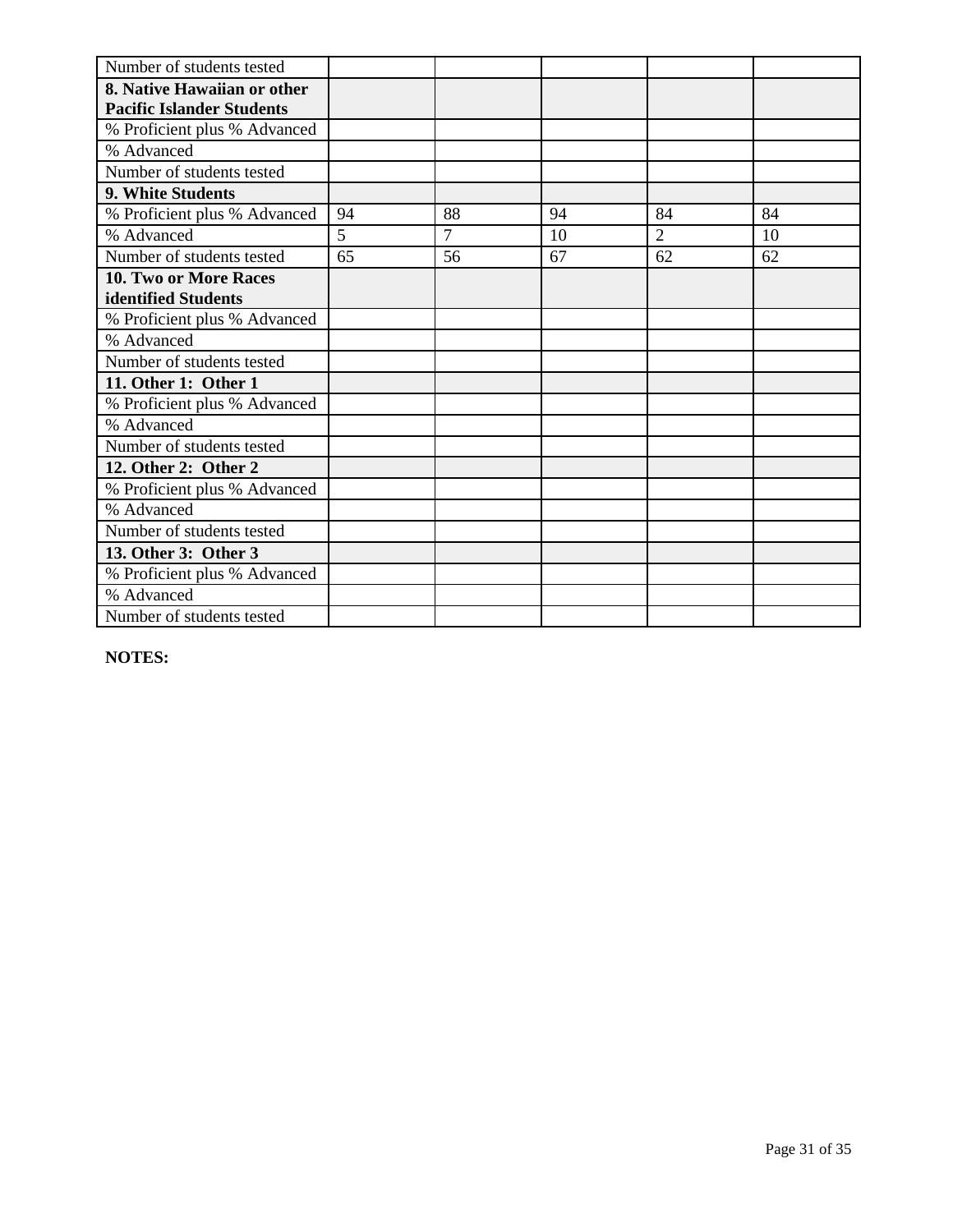**Subject:** <u>Reading/ELA</u> **Test:** <u>TCAP</u><br> **All Students Tested/Grade:** 5 **TEST: Edition/Publ** Publisher: CTB/McGraw Hill

## **All Students Tested/Grade:** 5 **Edition/Publication Year:** 2013

| School Year                      | 2012-2013        | 2011-2012    | 2010-2011        | 2009-2010      | 2008-2009      |
|----------------------------------|------------------|--------------|------------------|----------------|----------------|
| Testing month                    | Mar              | Mar          | Mar              | Mar            | Mar            |
| <b>SCHOOL SCORES*</b>            |                  |              |                  |                |                |
| % Proficient plus % Advanced     | 89               | 92           | 83               | 89             | 72             |
| % Advanced                       | 9                | 13           | 17               | 6              | $\overline{4}$ |
| Number of students tested        | 76               | 80           | 82               | 77             | 79             |
| Percent of total students tested | 100              | 100          | 100              | 100            | 100            |
| Number of students tested with   | $\overline{2}$   | 1            | 1                | 1              | 1              |
| alternative assessment           |                  |              |                  |                |                |
| % of students tested with        | $\overline{3}$   | $\mathbf{1}$ | $\mathbf{1}$     | $\mathbf{1}$   | 1              |
| alternative assessment           |                  |              |                  |                |                |
| <b>SUBGROUP SCORES</b>           |                  |              |                  |                |                |
| 1. Free and Reduced-Price        |                  |              |                  |                |                |
| Meals/Socio-Economic/            |                  |              |                  |                |                |
| <b>Disadvantaged Students</b>    |                  |              |                  |                |                |
| % Proficient plus % Advanced     | 100              | 78           | 56               | 63             | 50             |
| % Advanced                       | 33               | 11           | $\boldsymbol{0}$ | 13             | $\overline{0}$ |
| Number of students tested        | 6                | 9            | 9                | 8              | 6              |
| 2. Students receiving Special    |                  |              |                  |                |                |
| <b>Education</b>                 |                  |              |                  |                |                |
| % Proficient plus % Advanced     |                  |              |                  |                |                |
| % Advanced                       |                  |              |                  |                |                |
| Number of students tested        |                  |              |                  |                |                |
| 3. English Language Learner      |                  |              |                  |                |                |
| <b>Students</b>                  |                  |              |                  |                |                |
| % Proficient plus % Advanced     |                  |              |                  |                |                |
| % Advanced                       |                  |              |                  |                |                |
| Number of students tested        |                  |              |                  |                |                |
| 4. Hispanic or Latino            |                  |              |                  |                |                |
| <b>Students</b>                  |                  |              |                  |                |                |
| % Proficient plus % Advanced     | 89               | 85           | 38               | 86             | 58             |
| % Advanced                       | $\boldsymbol{0}$ | 8            | $\boldsymbol{0}$ | $\overline{0}$ | $\overline{0}$ |
| Number of students tested        | $\overline{9}$   | 13           | 8                | $\overline{7}$ | 12             |
| 5. African- American             |                  |              |                  |                |                |
| <b>Students</b>                  |                  |              |                  |                |                |
| % Proficient plus % Advanced     |                  |              |                  |                |                |
| % Advanced                       |                  |              |                  |                |                |
| Number of students tested        |                  |              |                  |                |                |
| <b>6. Asian Students</b>         |                  |              |                  |                |                |
| % Proficient plus % Advanced     |                  |              |                  |                |                |
| % Advanced                       |                  |              |                  |                |                |
| Number of students tested        |                  |              |                  |                |                |
| 7. American Indian or            |                  |              |                  |                |                |
| <b>Alaska Native Students</b>    |                  |              |                  |                |                |
| % Proficient plus % Advanced     |                  |              |                  |                |                |
| % Advanced                       |                  |              |                  |                |                |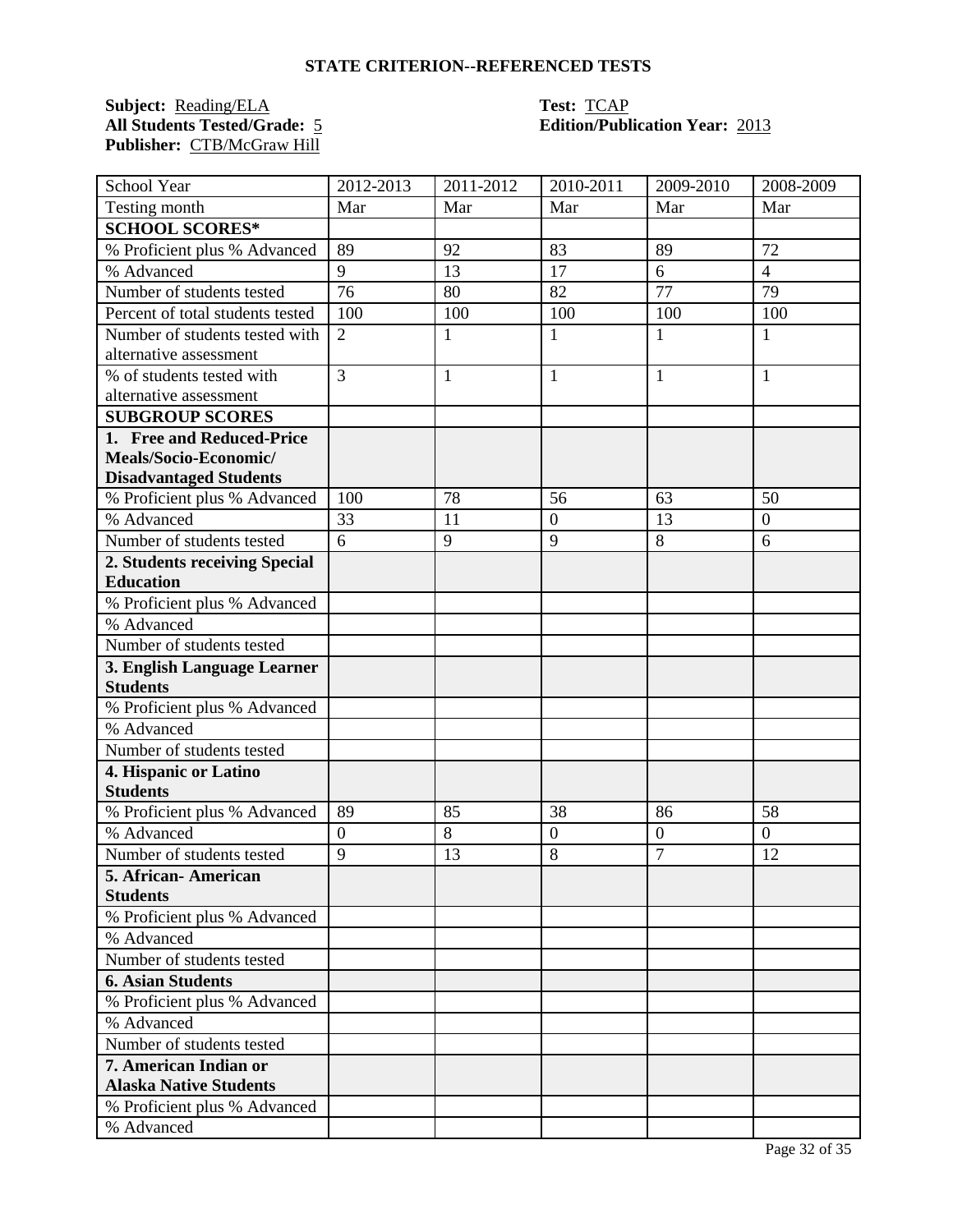| Number of students tested        |    |    |    |    |                |
|----------------------------------|----|----|----|----|----------------|
| 8. Native Hawaiian or other      |    |    |    |    |                |
| <b>Pacific Islander Students</b> |    |    |    |    |                |
| % Proficient plus % Advanced     |    |    |    |    |                |
| % Advanced                       |    |    |    |    |                |
| Number of students tested        |    |    |    |    |                |
| 9. White Students                |    |    |    |    |                |
| % Proficient plus % Advanced     | 88 | 93 | 89 | 89 | 81             |
| % Advanced                       | 9  | 12 | 18 | 6  | $\overline{4}$ |
| Number of students tested        | 57 | 57 | 61 | 63 | 57             |
| <b>10. Two or More Races</b>     |    |    |    |    |                |
| identified Students              |    |    |    |    |                |
| % Proficient plus % Advanced     |    |    |    |    |                |
| % Advanced                       |    |    |    |    |                |
| Number of students tested        |    |    |    |    |                |
| 11. Other 1: Other 1             |    |    |    |    |                |
| % Proficient plus % Advanced     |    |    |    |    |                |
| % Advanced                       |    |    |    |    |                |
| Number of students tested        |    |    |    |    |                |
| 12. Other 2: Other 2             |    |    |    |    |                |
| % Proficient plus % Advanced     |    |    |    |    |                |
| % Advanced                       |    |    |    |    |                |
| Number of students tested        |    |    |    |    |                |
| 13. Other 3: Other 3             |    |    |    |    |                |
| % Proficient plus % Advanced     |    |    |    |    |                |
| % Advanced                       |    |    |    |    |                |
| Number of students tested        |    |    |    |    |                |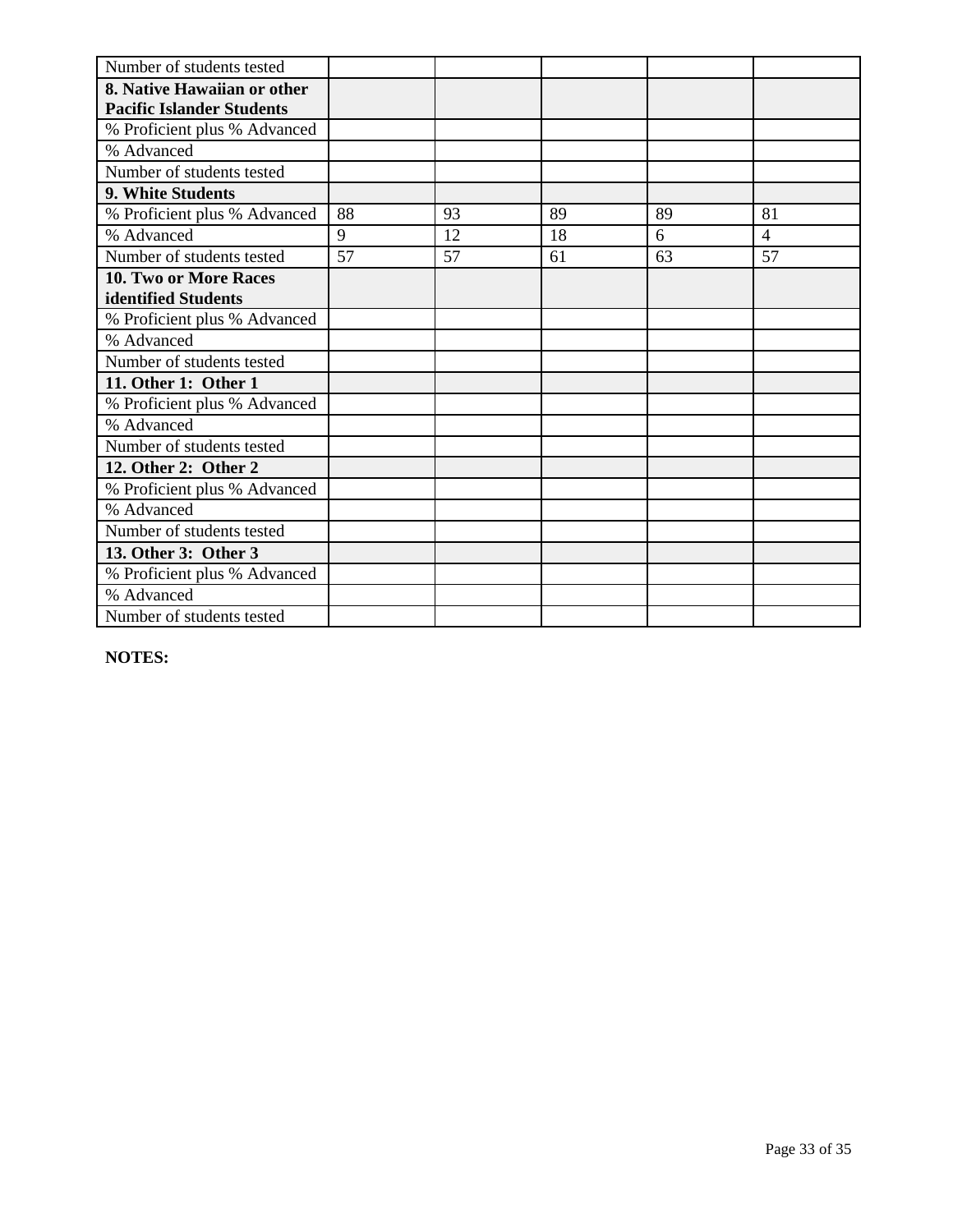**Subject:** <u>Reading/ELA</u> **Test:** <u>TCAP</u><br> **All Students Tested/Grade:** 6 **Test: Edition/Publ** Publisher: CTB/McGraw Hill

## **All Students Tested/Grade:** 6 **Edition/Publication Year:** 2013

| School Year                                     | 2012-2013      | 2011-2012    | 2010-2011      | 2009-2010      | 2008-2009      |
|-------------------------------------------------|----------------|--------------|----------------|----------------|----------------|
| Testing month                                   | Mar            | Mar          | Mar            | Mar            | Mar            |
| <b>SCHOOL SCORES*</b>                           |                |              |                |                |                |
| % Proficient plus % Advanced                    | 95             | 71           | 78             | 67             | 92             |
| % Advanced                                      | 24             | 18           | 18             | 20             | 22             |
| Number of students tested                       | 72             | 80           | 80             | 79             | 91             |
| Percent of total students tested                | 100            | 99           | 100            | 100            | 100            |
| Number of students tested with                  | $\mathbf{1}$   | $\mathbf{1}$ | $\mathbf{1}$   | 1              | 1              |
| alternative assessment                          |                |              |                |                |                |
| % of students tested with                       | $\mathbf{1}$   | $\mathbf{1}$ | $\mathbf{1}$   | 1              | 1              |
| alternative assessment                          |                |              |                |                |                |
| <b>SUBGROUP SCORES</b>                          |                |              |                |                |                |
| 1. Free and Reduced-Price                       |                |              |                |                |                |
| Meals/Socio-Economic/                           |                |              |                |                |                |
| <b>Disadvantaged Students</b>                   |                |              |                |                |                |
| % Proficient plus % Advanced                    | 75             | 80           | 82             | 83             | 83             |
| % Advanced                                      | 25             | 20           | $\overline{0}$ | $\overline{0}$ | $\overline{0}$ |
| Number of students tested                       | $\overline{4}$ | 5            | 11             | 6              | 6              |
| 2. Students receiving Special                   |                |              |                |                |                |
| <b>Education</b>                                |                |              |                |                |                |
| % Proficient plus % Advanced                    |                |              |                |                |                |
| % Advanced                                      |                |              |                |                |                |
| Number of students tested                       |                |              |                |                |                |
| 3. English Language Learner                     |                |              |                |                |                |
| <b>Students</b>                                 |                |              |                |                |                |
| % Proficient plus % Advanced                    |                |              |                |                |                |
| % Advanced                                      |                |              |                |                |                |
| Number of students tested                       |                |              |                |                |                |
| 4. Hispanic or Latino                           |                |              |                |                |                |
| <b>Students</b>                                 |                |              |                |                |                |
| % Proficient plus % Advanced                    | 78             | 63           | 100            | 92             | 100            |
| % Advanced                                      | 22             | 25           | 11             | 8              | $\overline{0}$ |
| Number of students tested                       | 9              | 8            | 9              | 12             | 6              |
| 5. African-American                             |                |              |                |                |                |
| <b>Students</b><br>% Proficient plus % Advanced |                |              |                |                |                |
| % Advanced                                      |                |              |                |                |                |
| Number of students tested                       |                |              |                |                |                |
| <b>6. Asian Students</b>                        |                |              |                |                |                |
|                                                 |                |              |                |                |                |
| % Proficient plus % Advanced<br>% Advanced      |                |              |                |                |                |
| Number of students tested                       |                |              |                |                |                |
| 7. American Indian or                           |                |              |                |                |                |
| <b>Alaska Native Students</b>                   |                |              |                |                |                |
|                                                 |                |              |                |                |                |
| % Proficient plus % Advanced                    |                |              |                |                |                |
| % Advanced                                      |                |              |                |                |                |